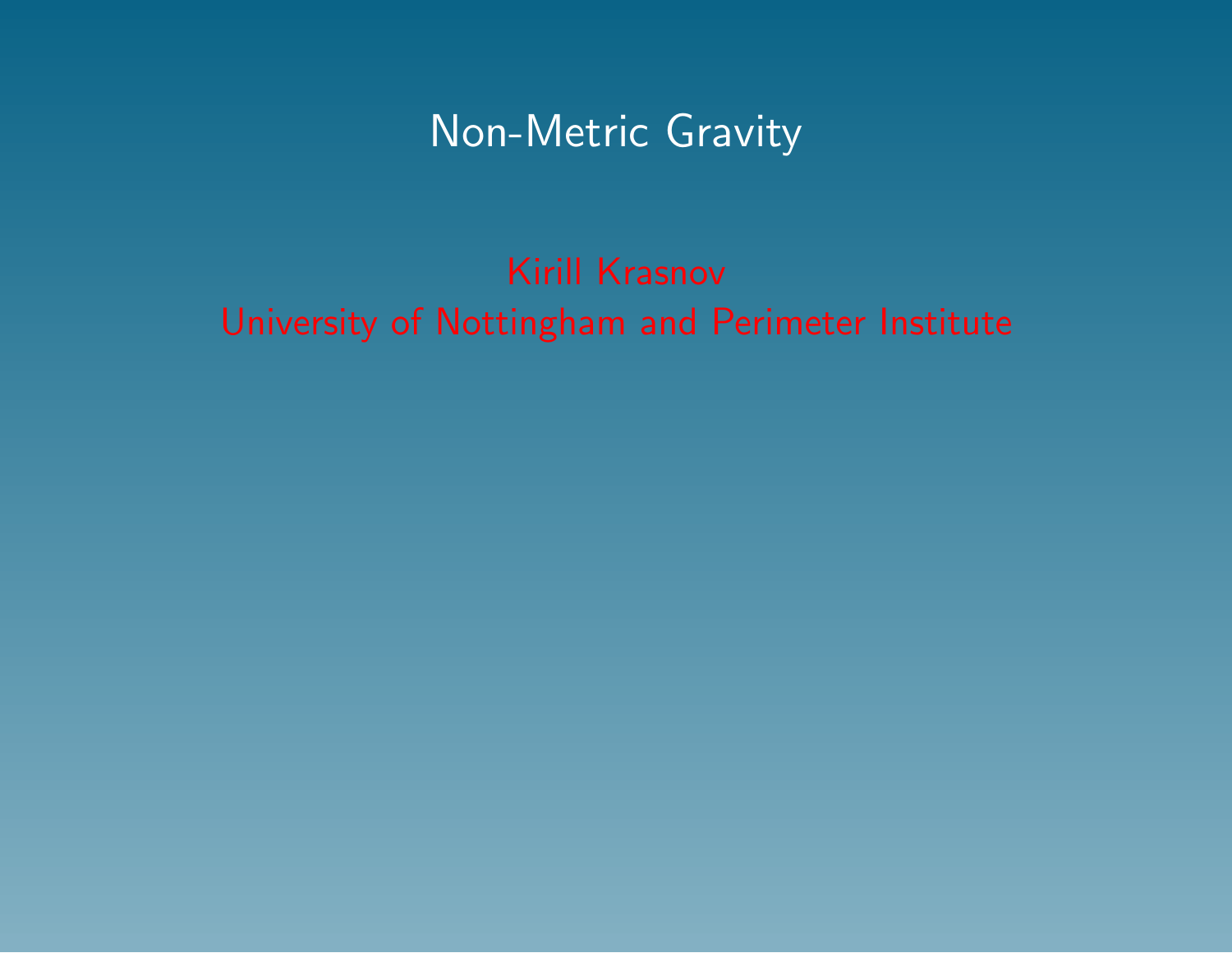# **Motivations**

Using "polynomial" formulation(s), develop a new perspective on (non)-renormalizability of perturbative quantum gravity, as well as on "quantum geometry" at Planck scales.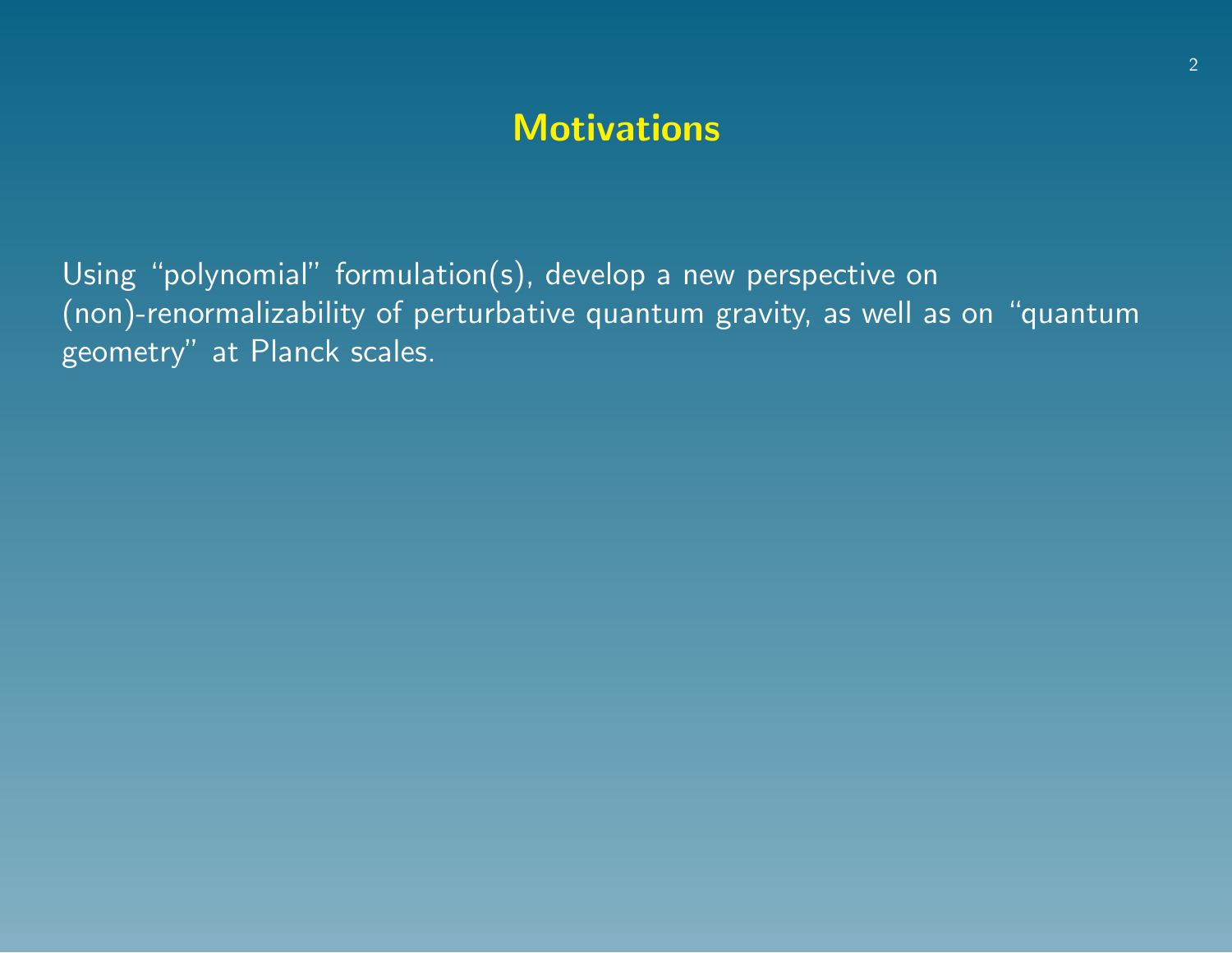# Outline: Quantum Theory

We will work with Plebanski formulation of GR:

• Jerzy Plebanski, "On the separation of Einsteinian substructures", J. Math. Phys. **Vol. 18** 2511-2520 (1977).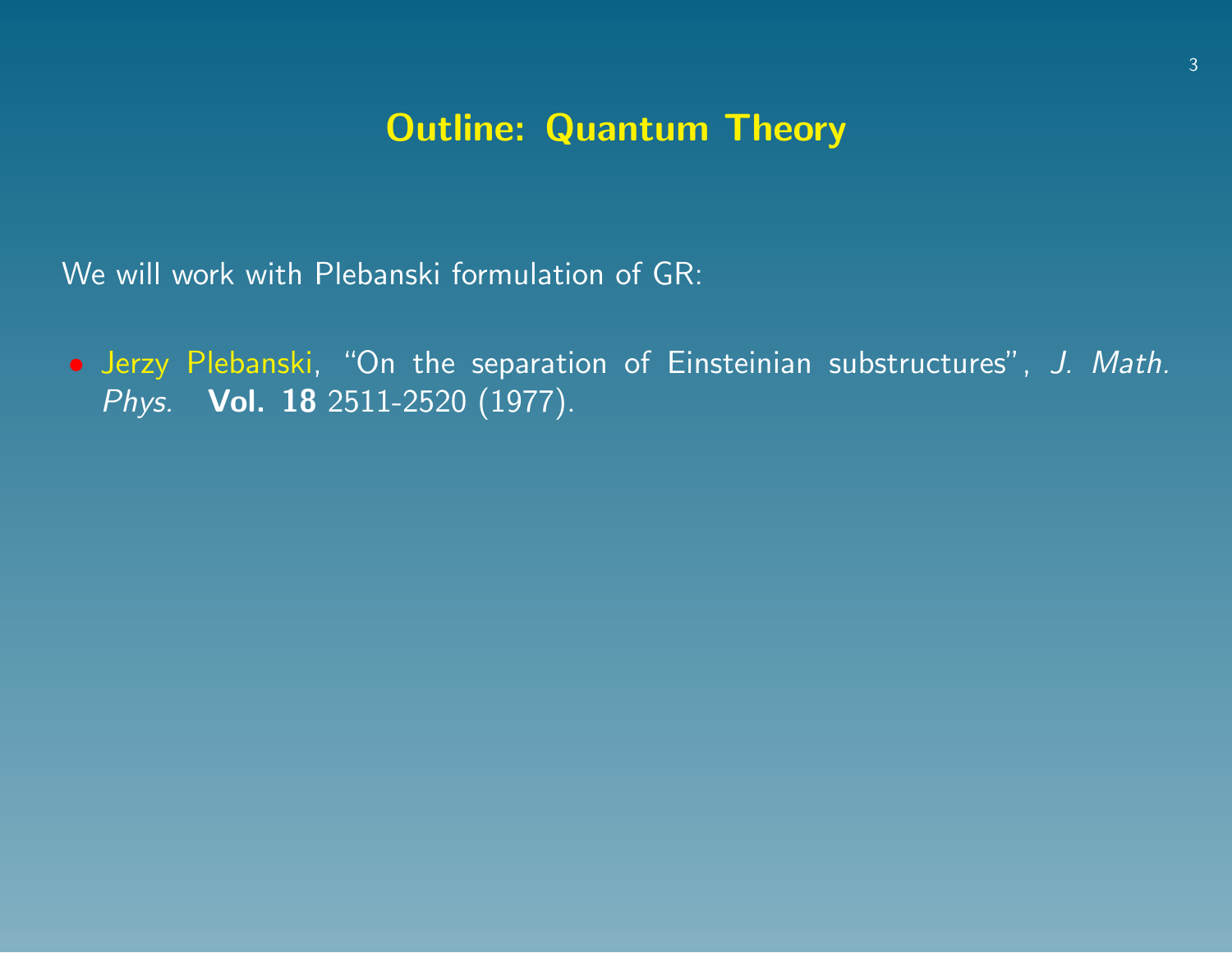Dimensional analysis: the action is incomplete, counterterms (quantum corrections) must be added.

Detailed analysis: the possible counterterms are of a very special type, can be combined into

#### $\phi(\text{Tr}(\Psi)^2,\text{Tr}(\Psi)^3$ ). (1)

Makes the behavior of gravity under renormalization much more transparent than in the usual metric-based treatment: renormalization group flow is that in the space of  $\phi$ . Complete understanding may be within reach, e.g. testing of the asymptotic safety conjecture of Weinberg.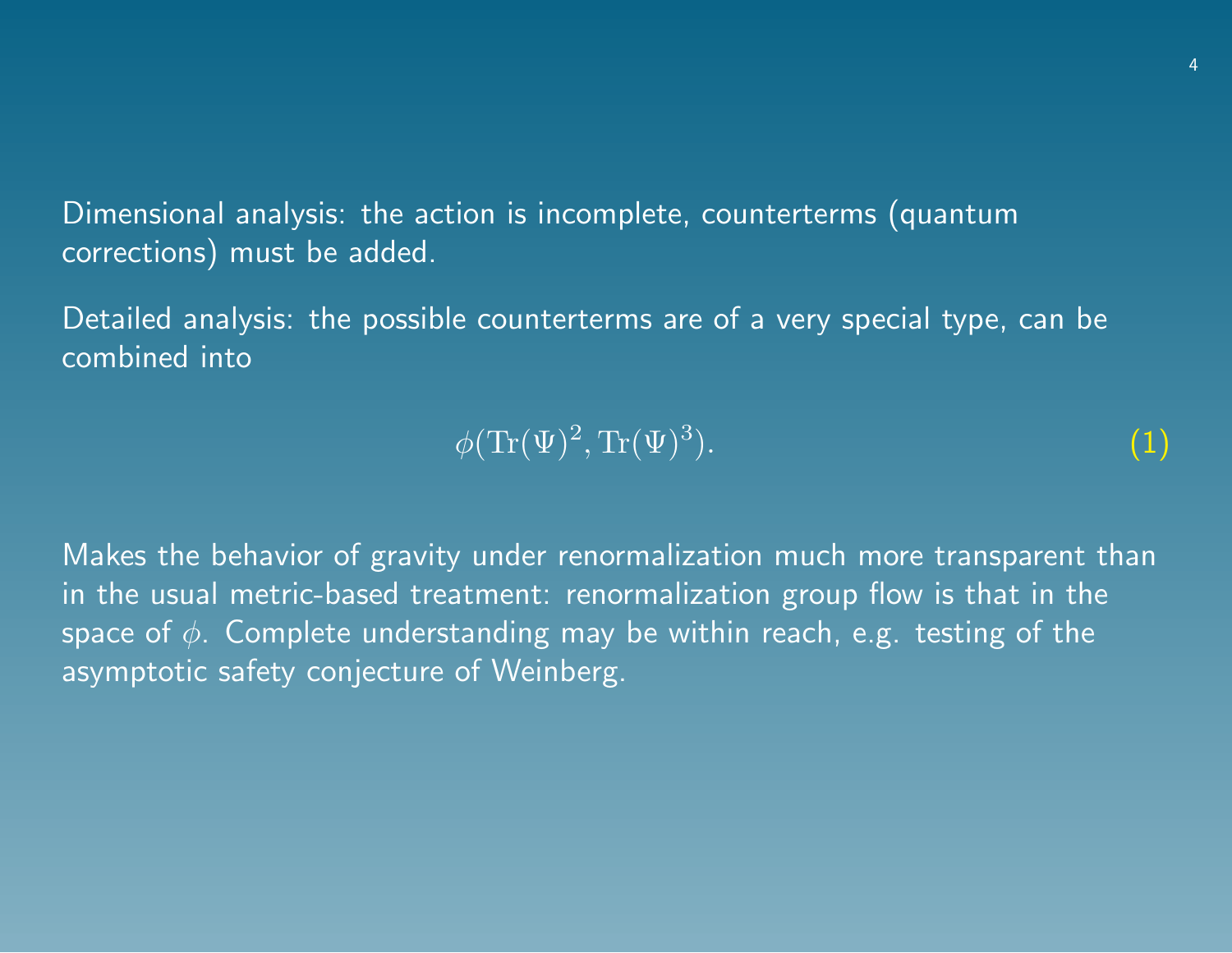# Outline: Modified Gravity

Quantum corrected theory is a modified gravity theory of a new type. Second derivatives only!

Metric only emerges up to a conformal factor: non-metric gravity.

Modifications become important when curvatures are large.

Spherically-symmetric solution: avoidance of the spacetime singularity inside the black hole.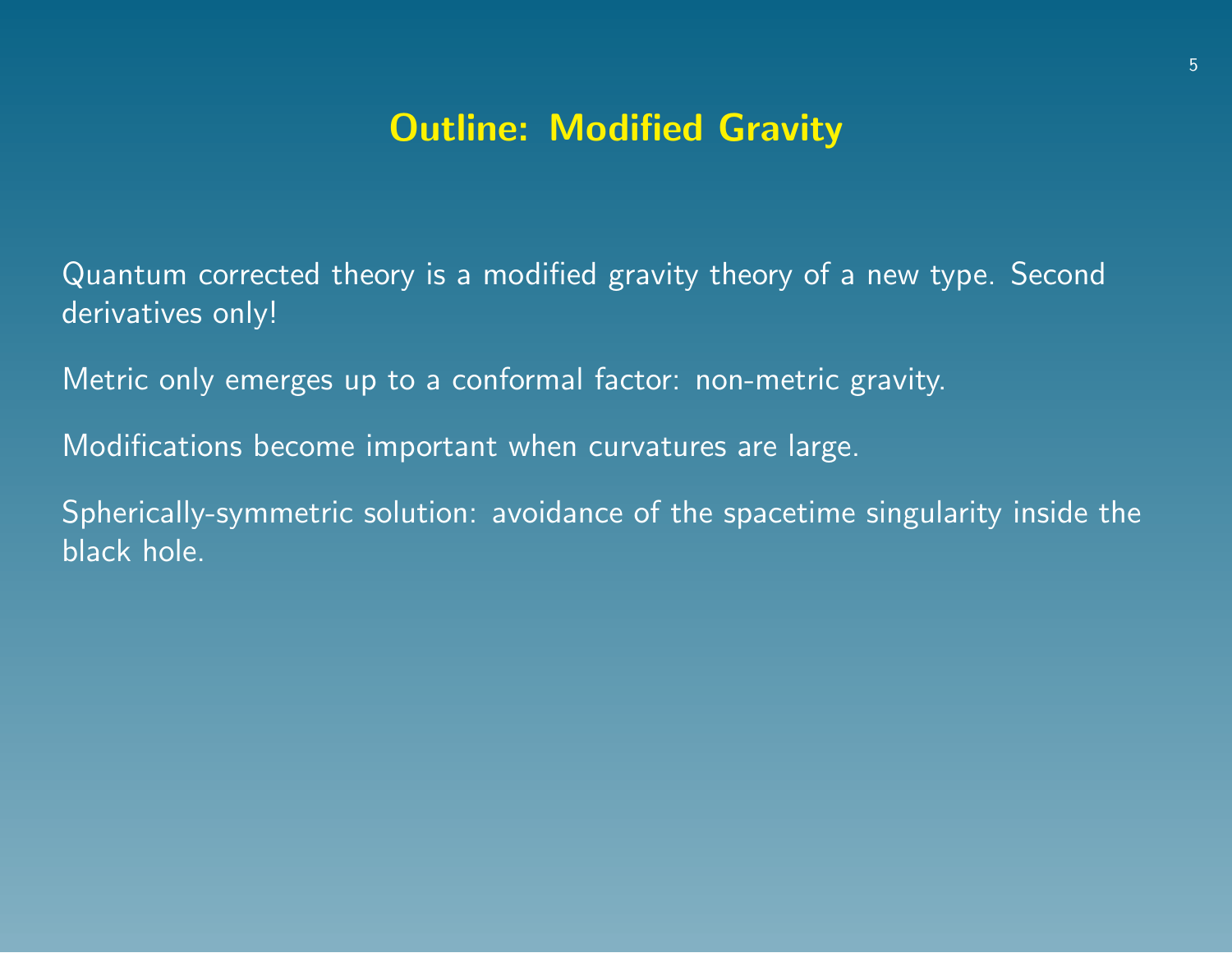#### Part I: Polynomial formulations of gravity

Einstein formulated GR as the theory of the metric of spacetime

$$
S_{EH}[g] = \frac{1}{16\pi G} \int_M d^4x \sqrt{-\det(g)} (R - 2\Lambda). \tag{2}
$$

The Newton constant  $G$  is absorbed into the fluctuating part of the metric field, The Newton constant G is absorbed into the fluctuating part of the met<br>giving it the mass dimension 1. Coupling constant  $\sqrt{G}$ , mass dimension  $\lceil\sqrt{G}\rceil=-1$ : non-renormalizable! Hence, do not know its UV completion.

S-matrix is finite at one-loop (one-loop divergences become zero on-shell), but is divergent at two loops.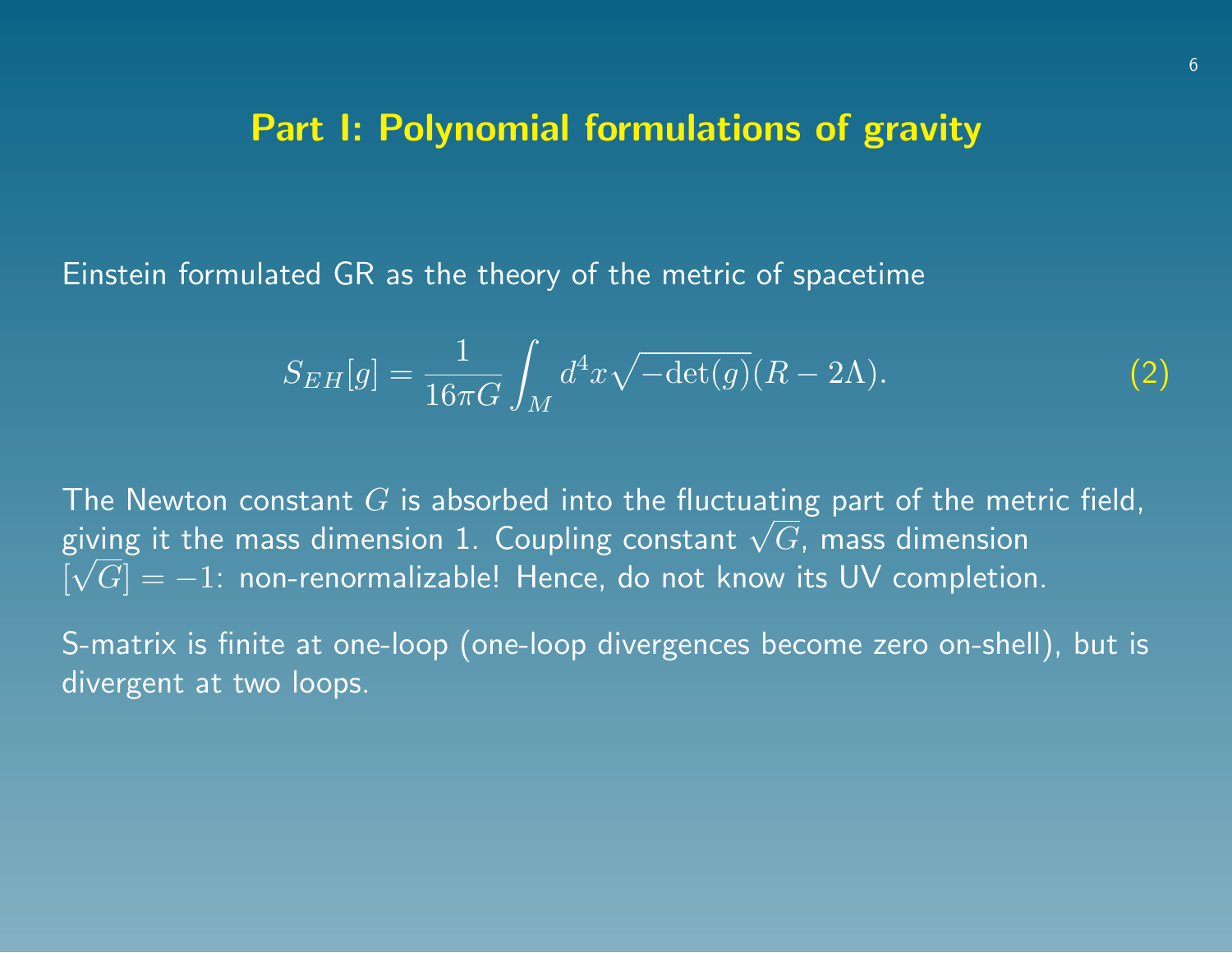## First order formalism

Einstein gravity as the second-order formalism: second derivatives in the action. First order formalism available. In its Einstein-Cartan form:

$$
S[\theta,\omega] = \frac{1}{8\pi G} \int_M \epsilon^{IJKL} \theta^I \wedge \theta^J \wedge F_{\omega}^{KL} + \frac{\Lambda}{2} \epsilon^{IJKL} \theta^I \wedge \theta^J \wedge \theta^K \wedge \theta^L.
$$
 (3)

Here  $\theta^I$  are the frame field one-forms,  $F_\omega = d\omega + (1/2) \omega \wedge \omega$  is the curvature of the spin connection, indices  $I,\ldots,K=0,\ldots,3$  are the internal ones, and  $\epsilon^{IJKL}$ is the totally anti-symmetric tensor in the internal space.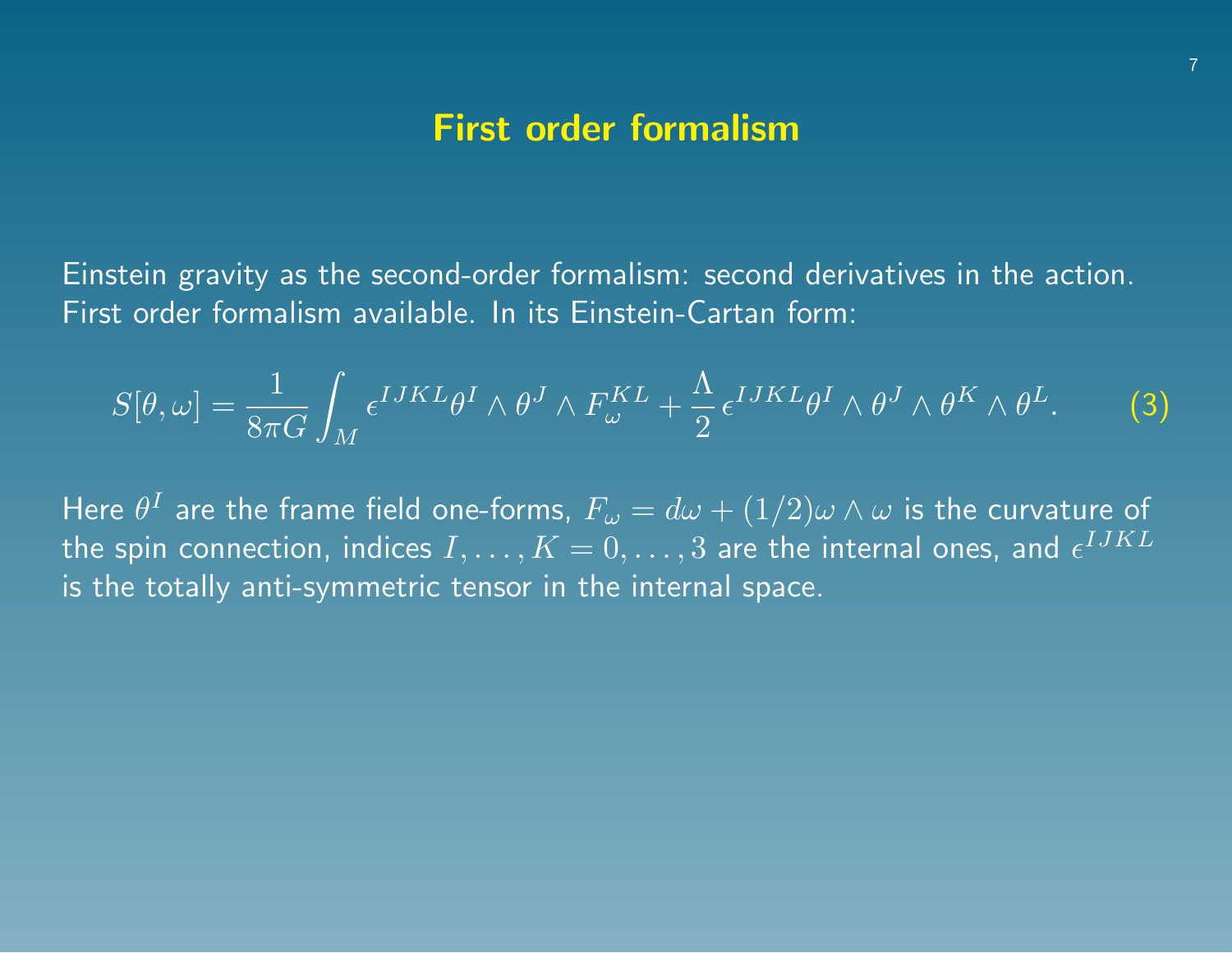## Newton's constant

Newton's constant can be absorbed into the fields so that there is no ινewton s constant can be absorbed into the fields so that there is no<br>dimensionfull coupling constant left:  $\theta/\sqrt{G} = \tilde{\theta}, \Lambda G = \tilde{\Lambda}.$  New mass dimensions:

$$
[\tilde{\theta}] = 1, \quad [\omega] = 1, \quad [\tilde{\Lambda}] = 0. \tag{4}
$$

Note: the presence of  $G$  in the usual metric-based perturbation theory (with background  $\eta_{\mu\nu})$  is due to the split  $g_{\mu\nu}=\eta_{\mu\nu}+\sqrt{G}h_{\mu\nu}.$  No Newton's constant in pure gravity unless there is a background.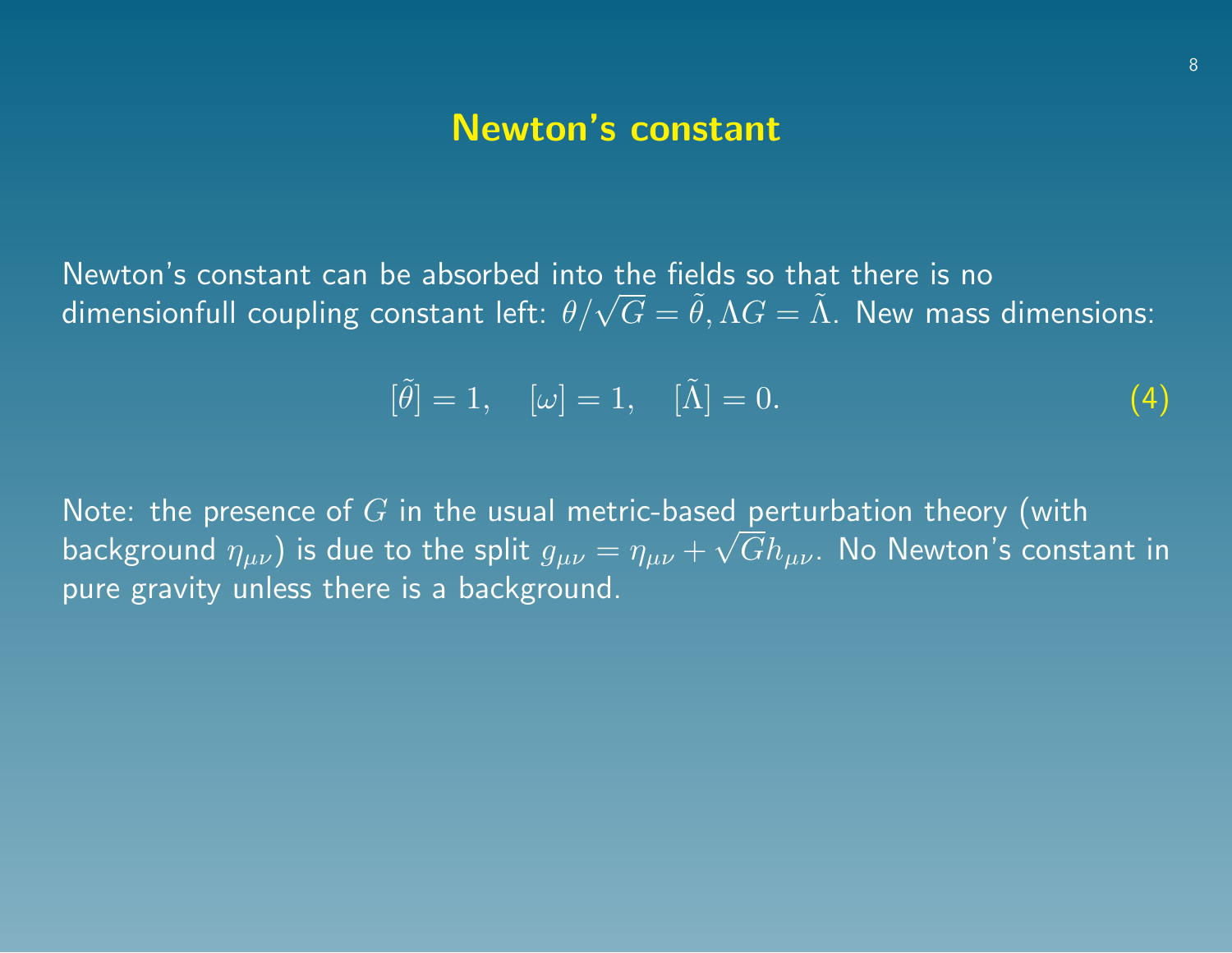# Quantization?

Starting point for quantization. Works in 3D, where gravity is shown to be (super) renormalizable in this formulation.

Does not work in higher D: no kinetic term.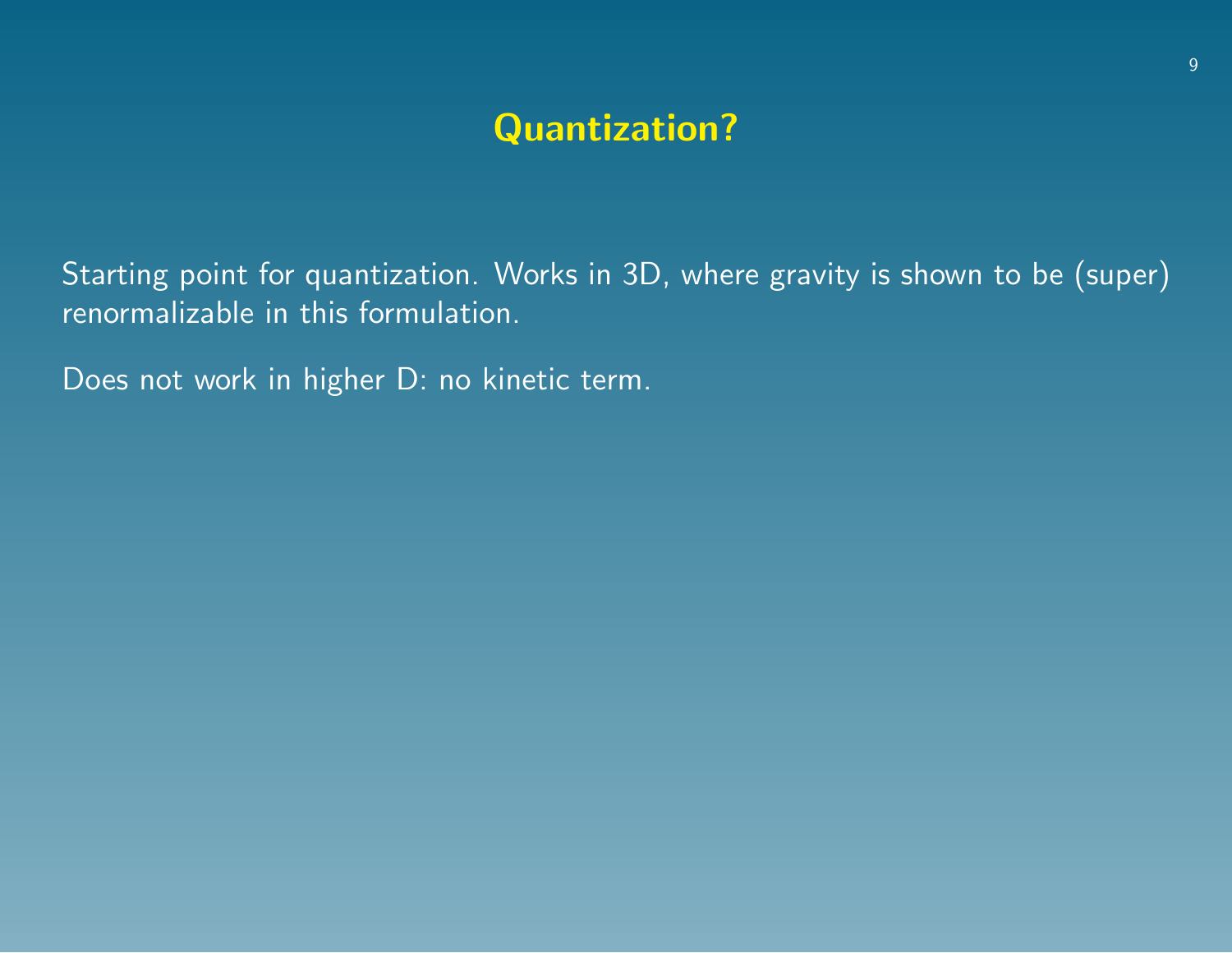#### Plebanski formulation

There is now a "kinetic term".

Separation of metric, connection  $A$  and curvature  $\Psi$  from each other.

We will use the original self-dual version (version without the self-dual split is available).

$$
S[B, A, \Psi] = \frac{1}{2\pi i G} \int_M B^a F_A^a + \frac{1}{2} (\Lambda \delta^{ab} + \Psi^{ab}) B^a B^b. \tag{5}
$$

Here  $\overline{a}, \overline{b}$  are the  $\mathfrak{su}(2)$  Lie algebra indices,  $\Psi^{ab}$  is a field that on-shell becomes the Weyl part of the curvature (it is required to be symmetric traceless),  $B^a$  is a Lie algebra valued 2-form field that on-shell becomes expressed through a tetrad.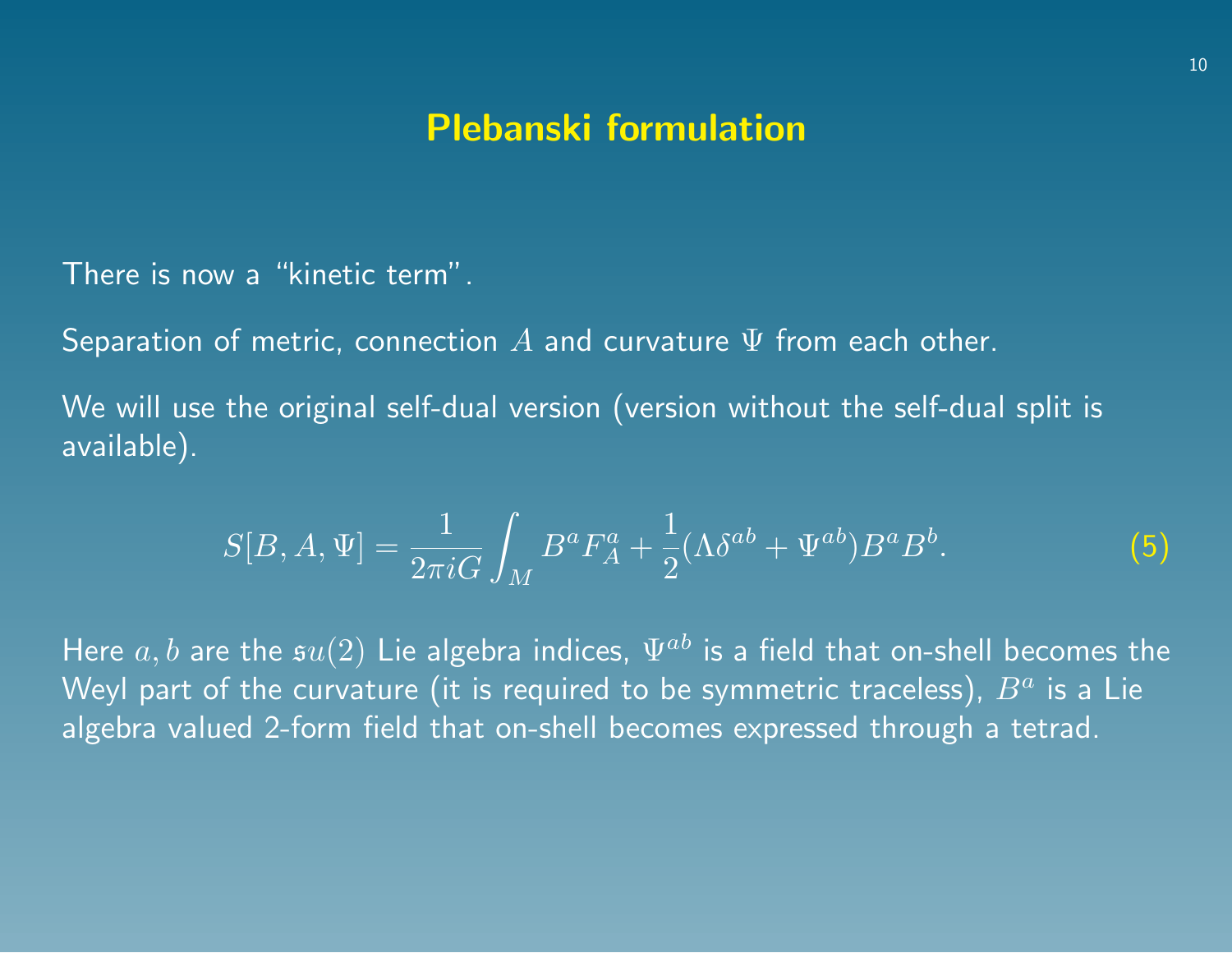Euler-Lagrange equations:

$$
B^a B^b = \frac{1}{3} \delta^{ab} \delta^{cd} B^c B^d, \quad F_A^a = -(\Lambda \delta^{ab} + \Psi^{ab}) B^b, \quad d_A B^a = 0. \tag{6}
$$

First implies that  $B^a$  is the self-dual part of the two form  $B^{IJ}:=(1/2)\epsilon^{IJKL}\theta^{[K}\theta^{L]}$  for some tetrad  $\theta^I$ , second and third identifies  $\Psi^{ab}$  as the self-dual part of the Weyl curvature tensor.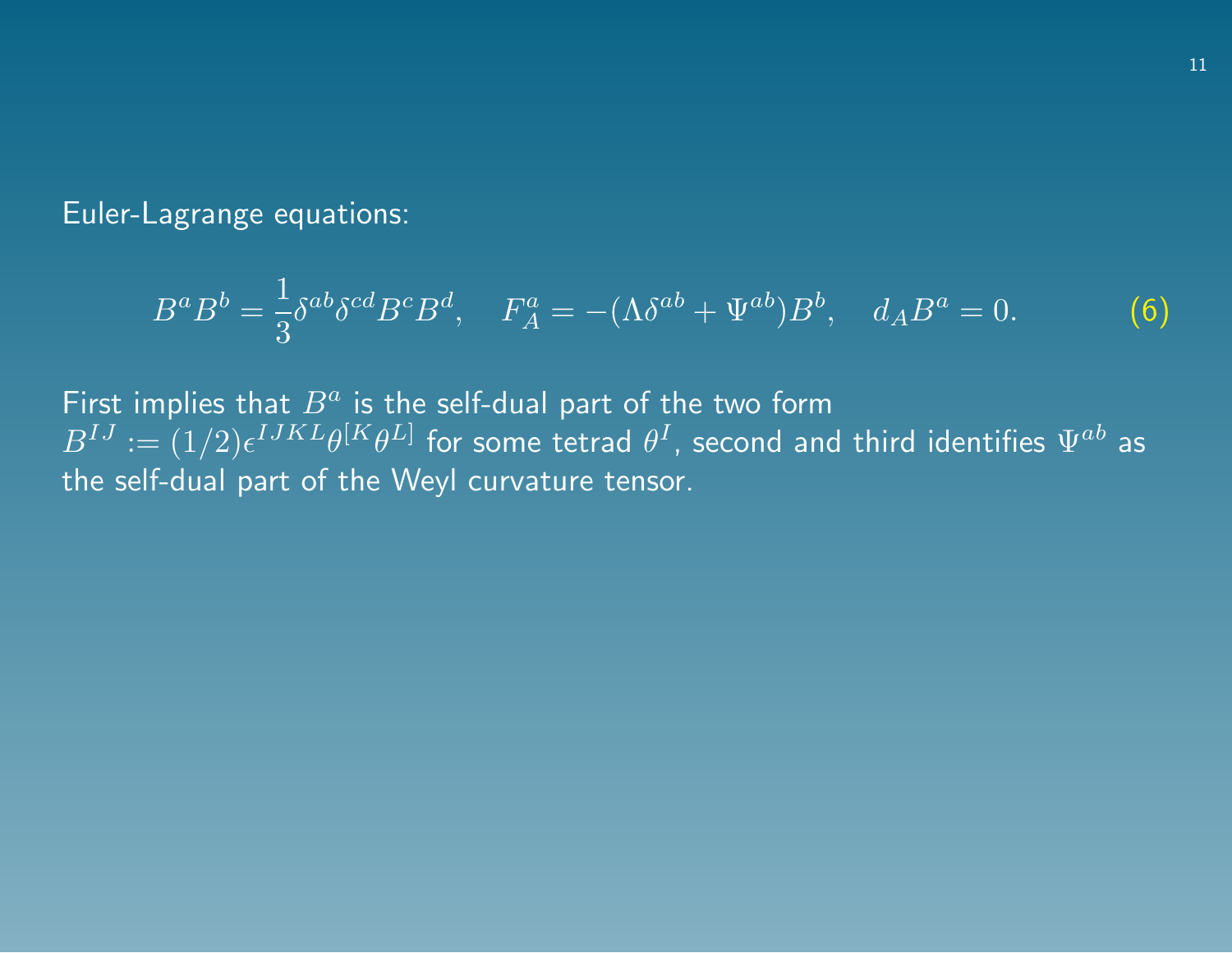Again, no dimensionfull coupling after field rescalings. There is now a "kinetic term" for the fields, except for  $\Psi$ . Let us treat  $\Psi$  as an external field (i.e. postpone integration over  $\Psi$ ).

Compare e.g. QED: can start with fermions in an external electromagnetic field

$$
\mathcal{L} = \overline{\psi}(i\gamma^{\mu}(\partial_{\mu} - ieA_{\mu}) + m)\psi.
$$
 (7)

Quantum corrections will generate the kinetic term for  $A$ : the usual  $F^2$ Lagrangian. Let us see if anything like this happens in Plebanski theory.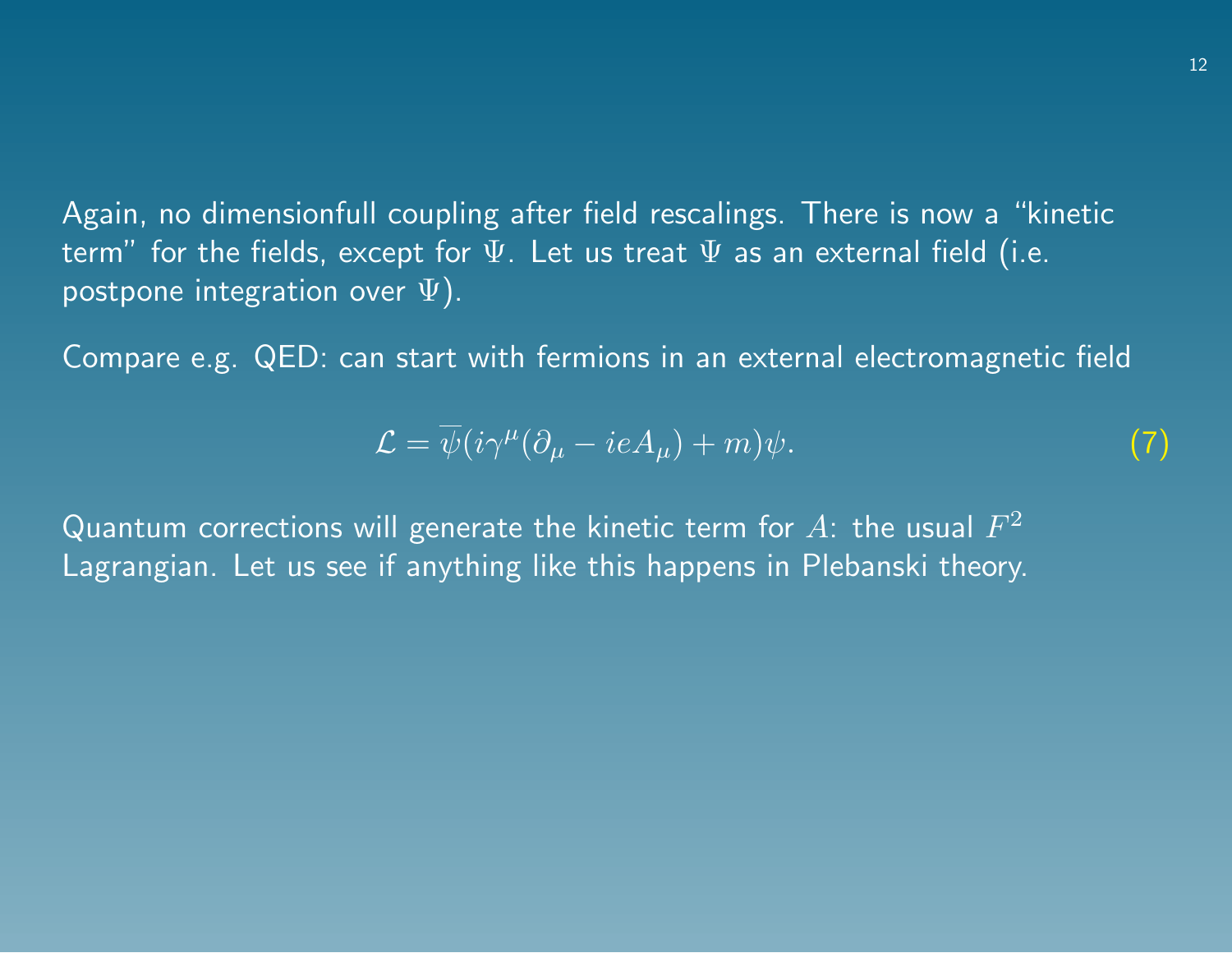## Part II: Non-metric quantum gravity

The first step in analyzing the UV behavior is to produce a list of possible divergent terms (of mass dimension four compatible with symmetries).

After  $G$  is absorbed into the fields, the mass dimensions are:

$$
[A] = 1, \quad [B] = 2, \quad [\Psi] = 0. \tag{8}
$$

It is thus obvious that all powers of  $\Psi$  will appear.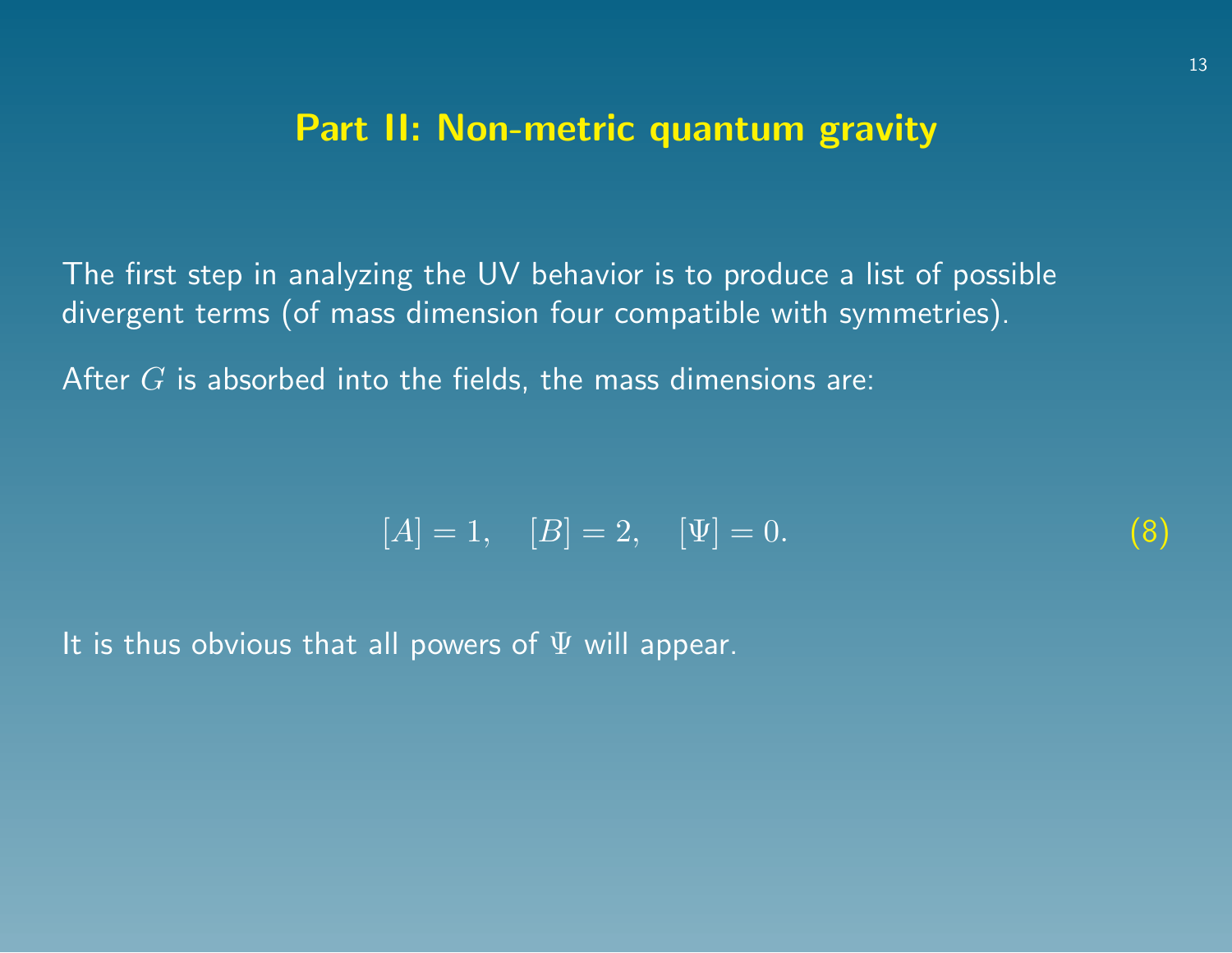Thus, in addition to the term  $\Psi^{ab}B^aB^b$  need to add the terms of the form

$$
\frac{1}{2}(\Psi^{k_1})^{ab}(\text{Tr}(\Psi^2))^{k_2}\dots(\text{Tr}(\Psi^n))^{k_n}B^aB^b\tag{9}
$$

The theory does seem to be as non-renormalizable as in the usual perturbative quantum gravity. Usual case: dimensionfull Newton's constant; our case - a field  $\Psi$  of mass dimension zero.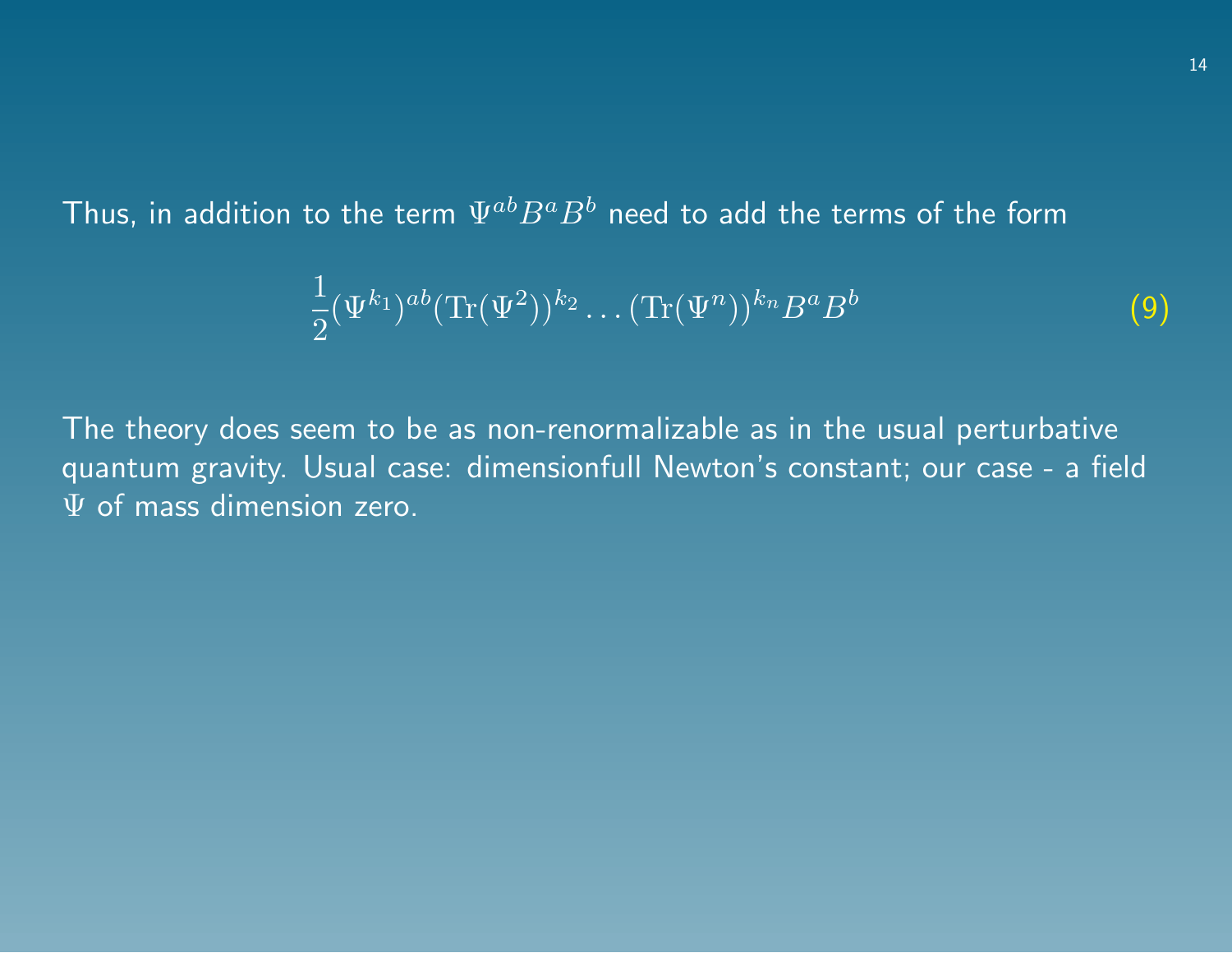#### Other terms

Clear that all powers of  $\Psi$  will get generated also in front of  $BF$  and  $FF$  terms. Detailed analysis shows that no derivatives of  $\Psi$  appears in counterterms (in one loop). The most general renormalized action is:

$$
i\mathcal{L} = \frac{1}{2}\bar{X}(\Psi)^{ab}F_A^aF_A^b + \bar{Y}(\Psi)^{ab}B^aF_A^b + \frac{1}{2}\bar{Z}(\Psi)^{ab}B^aB^b,
$$
 (10)

where  $\bar{X}(\Psi),\bar{Y}(\Psi),\bar{Z}(\Psi)$  are all tensors, polynomials in  $\Psi$  and its traces. The coefficients of these polynomials are undetermined. Infinite number of them, seemingly no predictive power. Usual non-renormalizability? Not quite.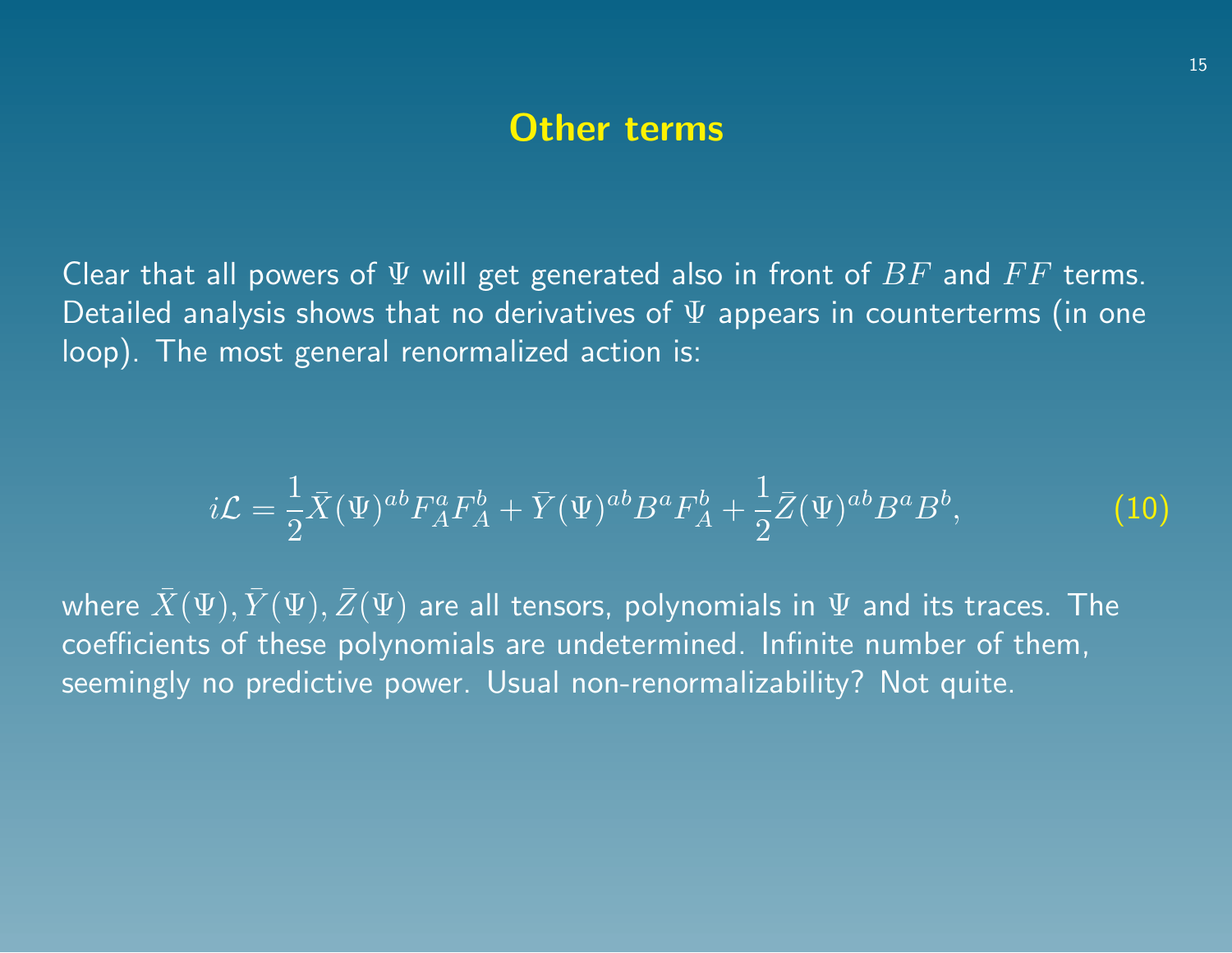## Field B redefinition

Can redefine the field  $B\to B+H(\Psi)F(A)$  to get rid of the  $F^aF^b$  term. Can then "rescale" the field  $B$  to map the  $B^aF^b$  term into its canonical form. After this  $B$  field redefinitions one gets

$$
i\mathcal{L} = \tilde{B}^a F_A^a + \frac{1}{2} \tilde{\Psi}(\Psi)^{ab} \tilde{B}^a \tilde{B}^b, \tag{11}
$$

where

$$
\tilde{\Psi}(\Psi) = (Y(\Psi)^T Z(\Psi)^{-1} Y(\Psi) - X(\Psi))^{-1}.
$$
\n(12)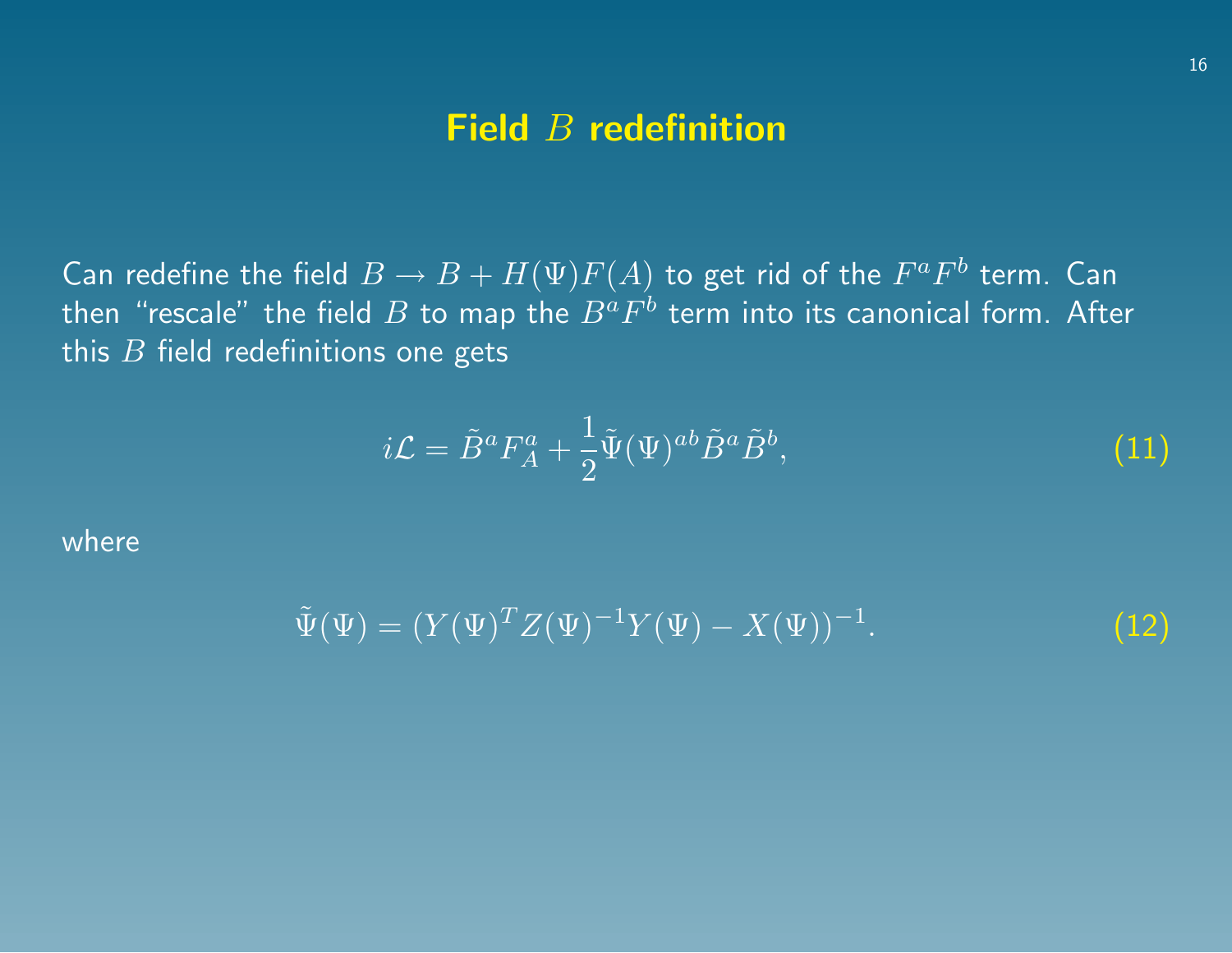# Field  $\Psi$  redefinition

The whole effect of the counterterms is to replace the curvature field  $\Psi^{ab}$  by a non-trivial, depending on many new parameters (coupling constants) functional  $\widetilde{\Psi}^{ab}(\overline{\Psi}).$ 

Rewrite:

$$
\tilde{\Psi}(\Psi)^{ab} = \Phi^{ab}(\Psi) + \delta^{ab}\phi(\Psi),\tag{13}
$$

where  $\Phi^{ab}(\Psi)$  is the traceless part of  $\tilde{\Psi}.$  The field  $\Phi^{ab}$  just replaces the original field  $\Psi^{ab}$  after the renormalization!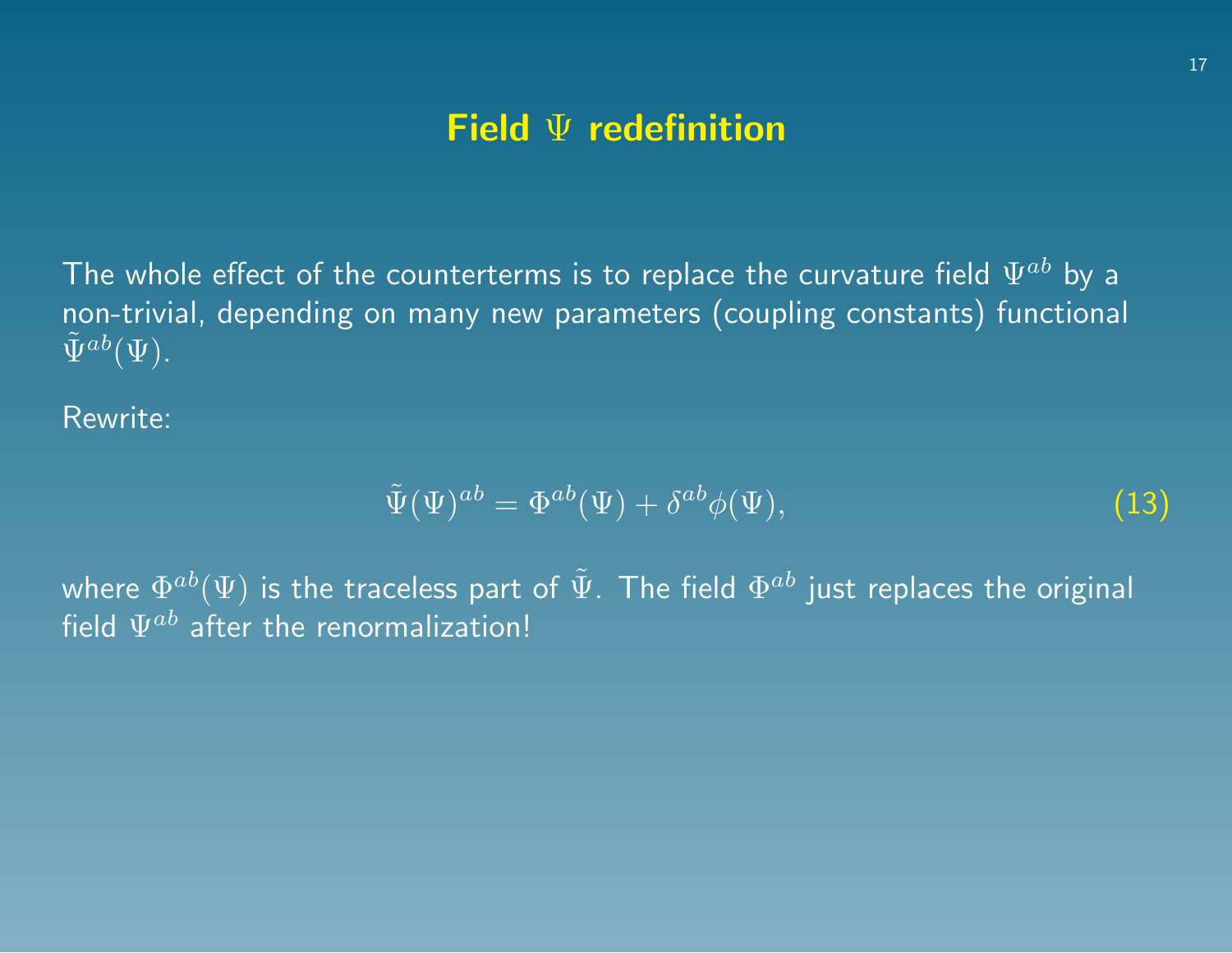## Renormalized action

The effect of counterterms is in replacing the bare curvature field  $\Psi$  by the renormalized one, and in appearance in the action of a new "trace" term:

$$
\frac{1}{i} \int_M B^a F_A^a + \frac{1}{2} \left( \Lambda \delta^{ab} + \Psi^{ab} + \delta^{ab} \phi(\Psi) \right) B^a B^b, \tag{14}
$$

Still non-renormalizable in the strict sense of the word (as still an infinite number of undetermined constants). No derivatives of  $\Psi$ , even after integration over  $\Psi$ .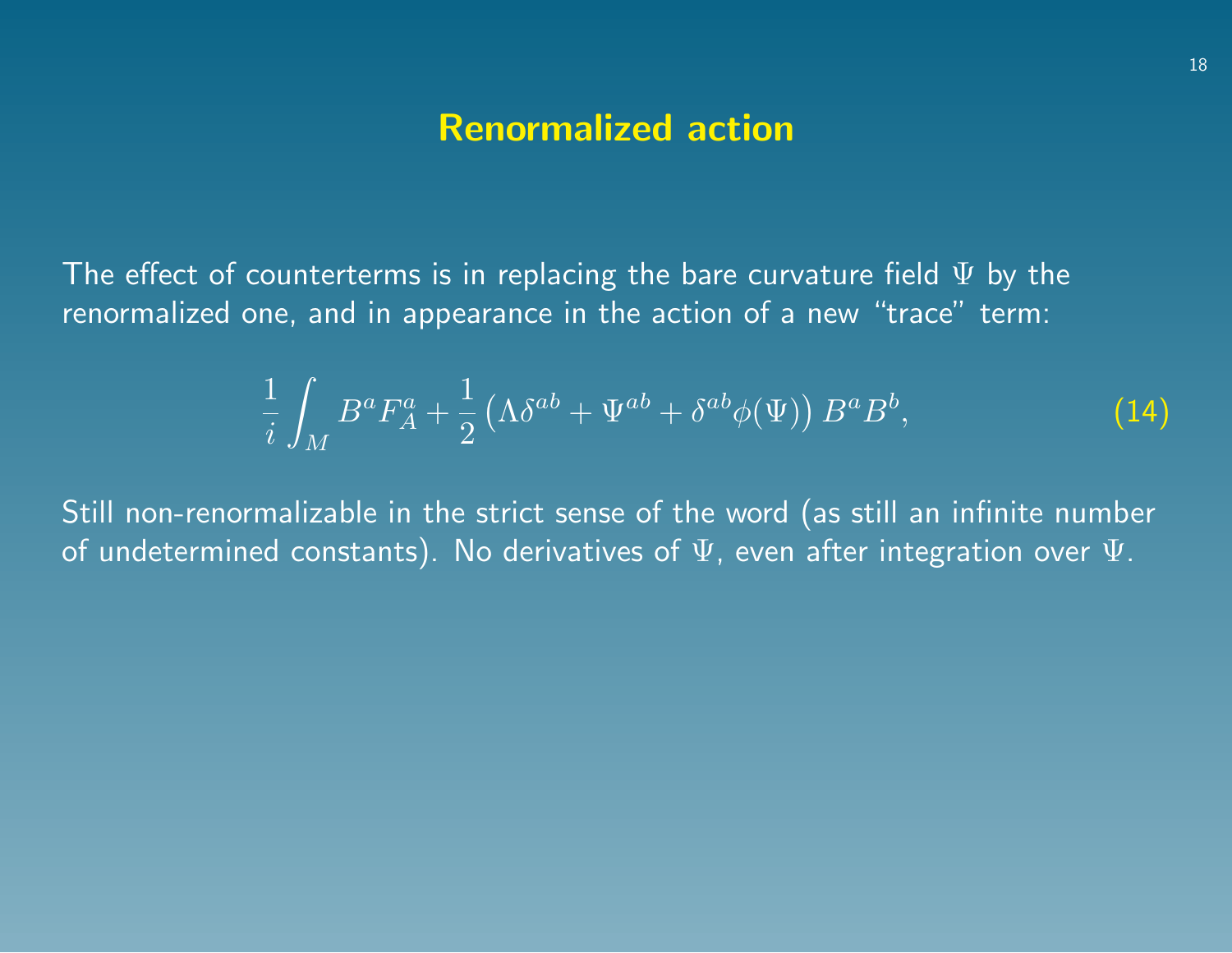## More on the function  $\phi$

Being a scalar function,  $\phi$  can only be a function of eigenvalues of  $\Psi^{ab}$ , of which there are two (traceless!)

$$
\phi = \phi(\lambda_1, \lambda_2). \tag{15}
$$

Equivalently,  $\phi = \phi(\text{Tr}(\Psi)^2, \text{Tr}(\Psi)^3)$ . Renormalization group flow is that in the space of such functions!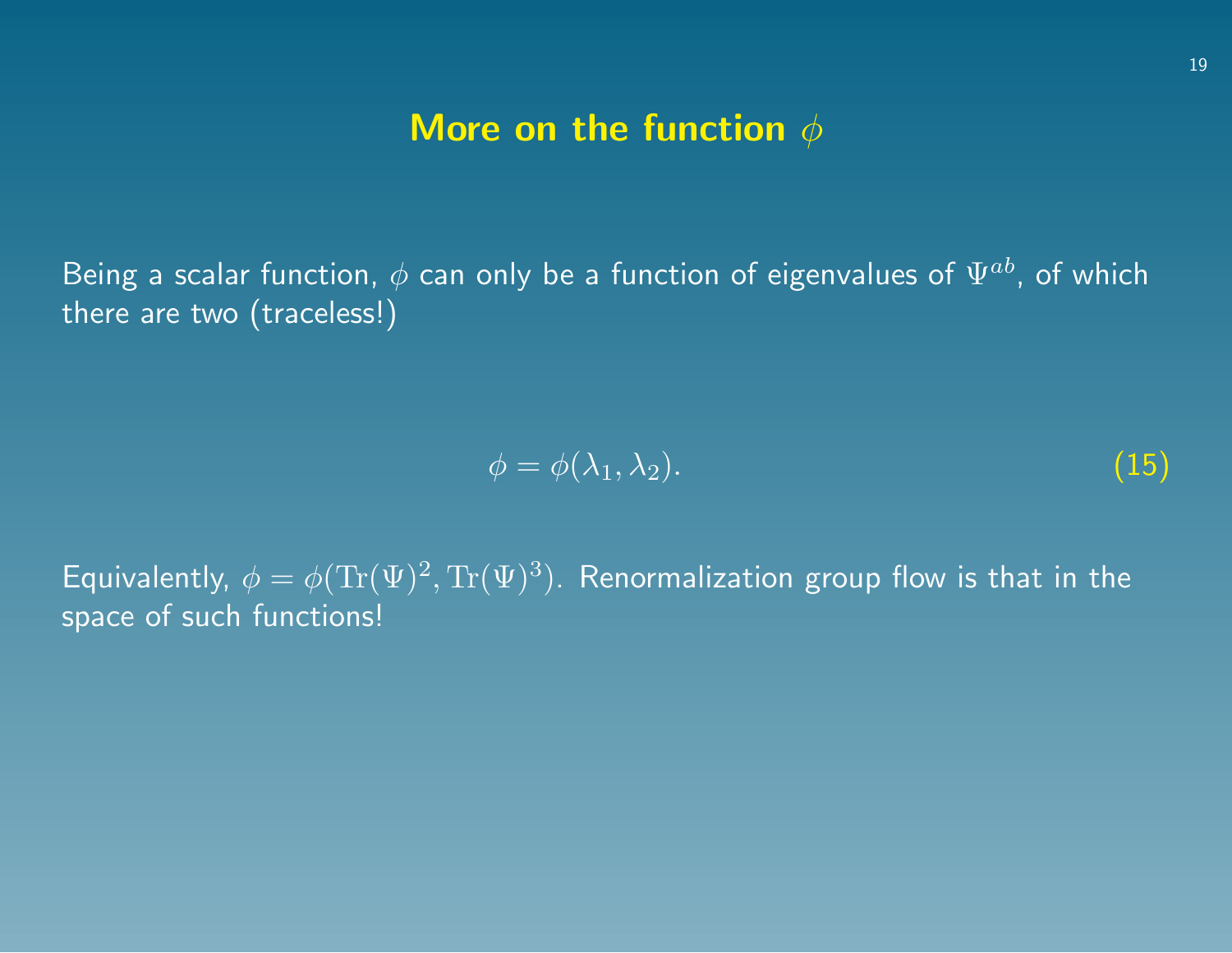# Part III: Non-metric gravity as a modified gravity theory

The metricity equations are modified to

$$
B^a B^b + \frac{d\phi(\Psi)}{d\Psi_{ab}} (B^c B_c) = \frac{1}{3} \delta^{ab} (B^c B_c). \tag{16}
$$

No longer implies that the two-form field  $B^a$  is metric (comes from tetrad). Non-metricity is unavoidable whenever there is non-zero "curvature"  $\Psi$ .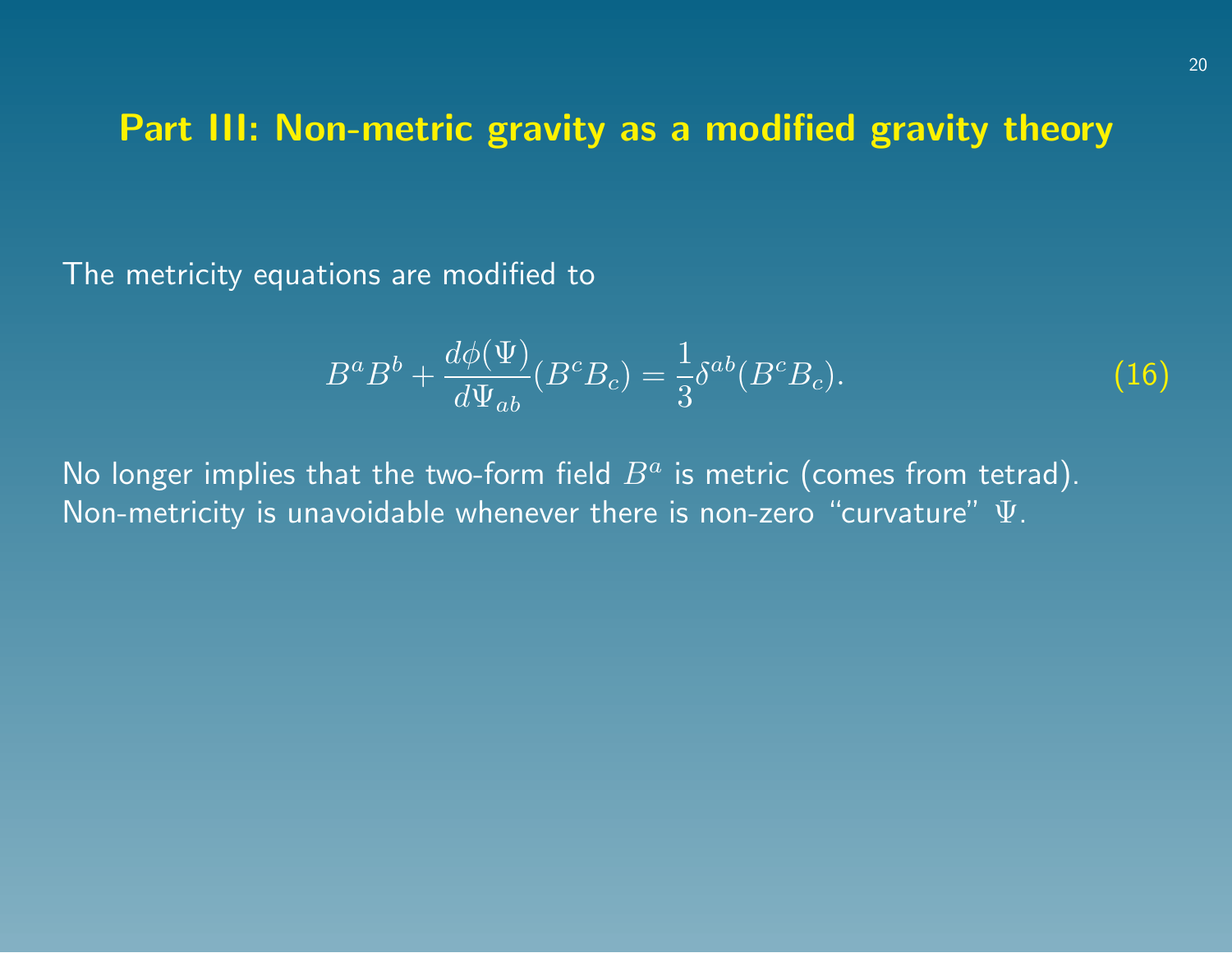## Non-metric gravity

As a detailed analysis shows, certain metric  $g$  can still be introduced (up to conformal rescaling). Equations of motion one gets are second order in derivatives relating q and derivatives of q with components of  $\Psi$  and derivatives of  $\Psi$ . **Schematically** 

$$
D^2g + f(g, \Psi)\tilde{D}^2\Psi = \Psi + \phi(\Psi). \tag{17}
$$

Can be solved for  $\Psi$ , generating an infinite series in derivatives of g.

Quantum modified Plebanski theory (="non-metric" gravity) equivalent to the usual quantum modified GR with an infinite number of higher derivative terms added to the action.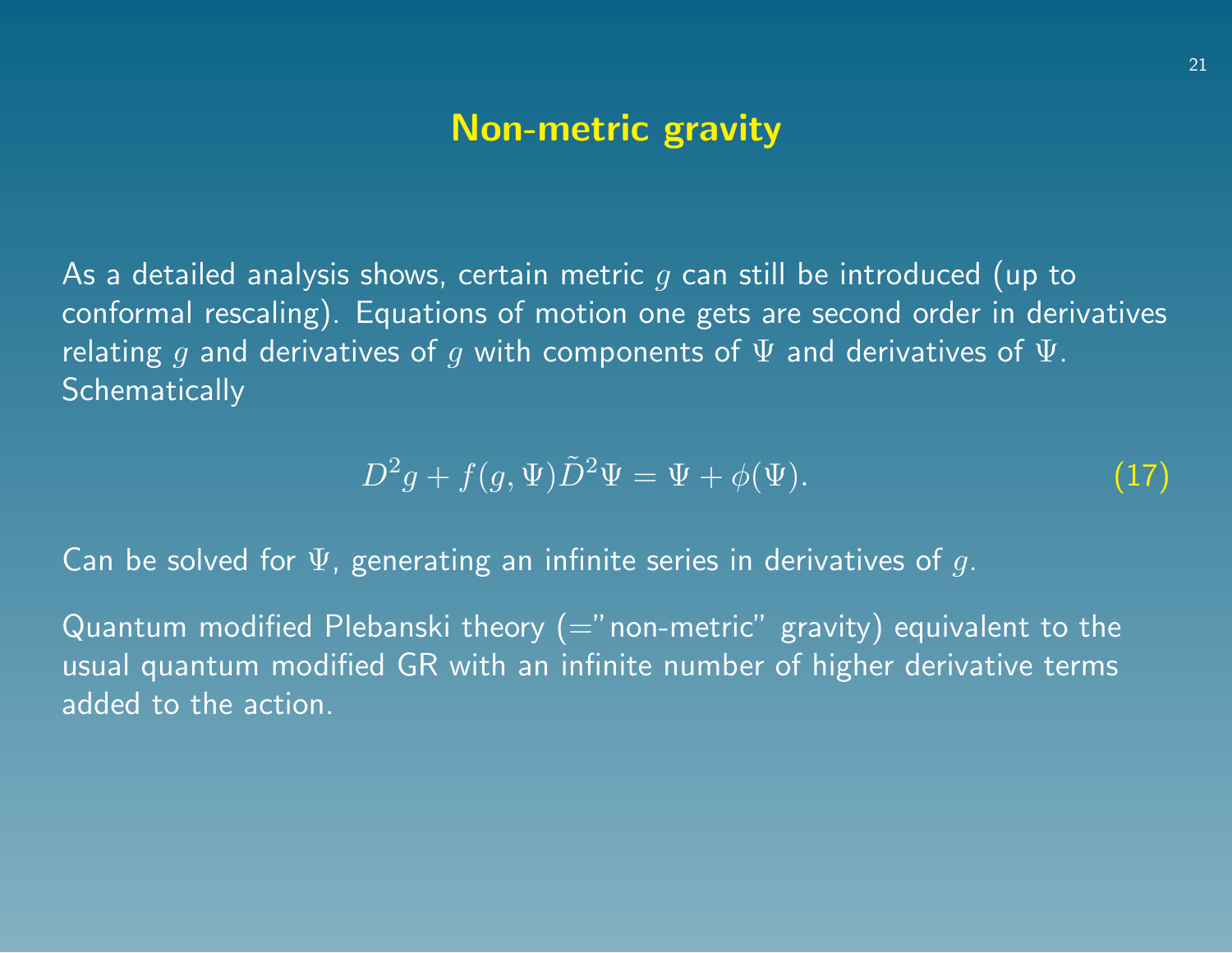#### Comparing the two expansions

Expansion in powers of  $\Psi$  is not the same as the expansion in powers of  $R(g)!$ Even  $\phi = \text{Tr}(\Psi)^2$  gives an infinite expansion when interpreted in metric terms!

Good, because the theory modified by a finite number of  $R(g)^n$  corrections is higher derivative. Plebanski formulation gives a way to keep equations second order.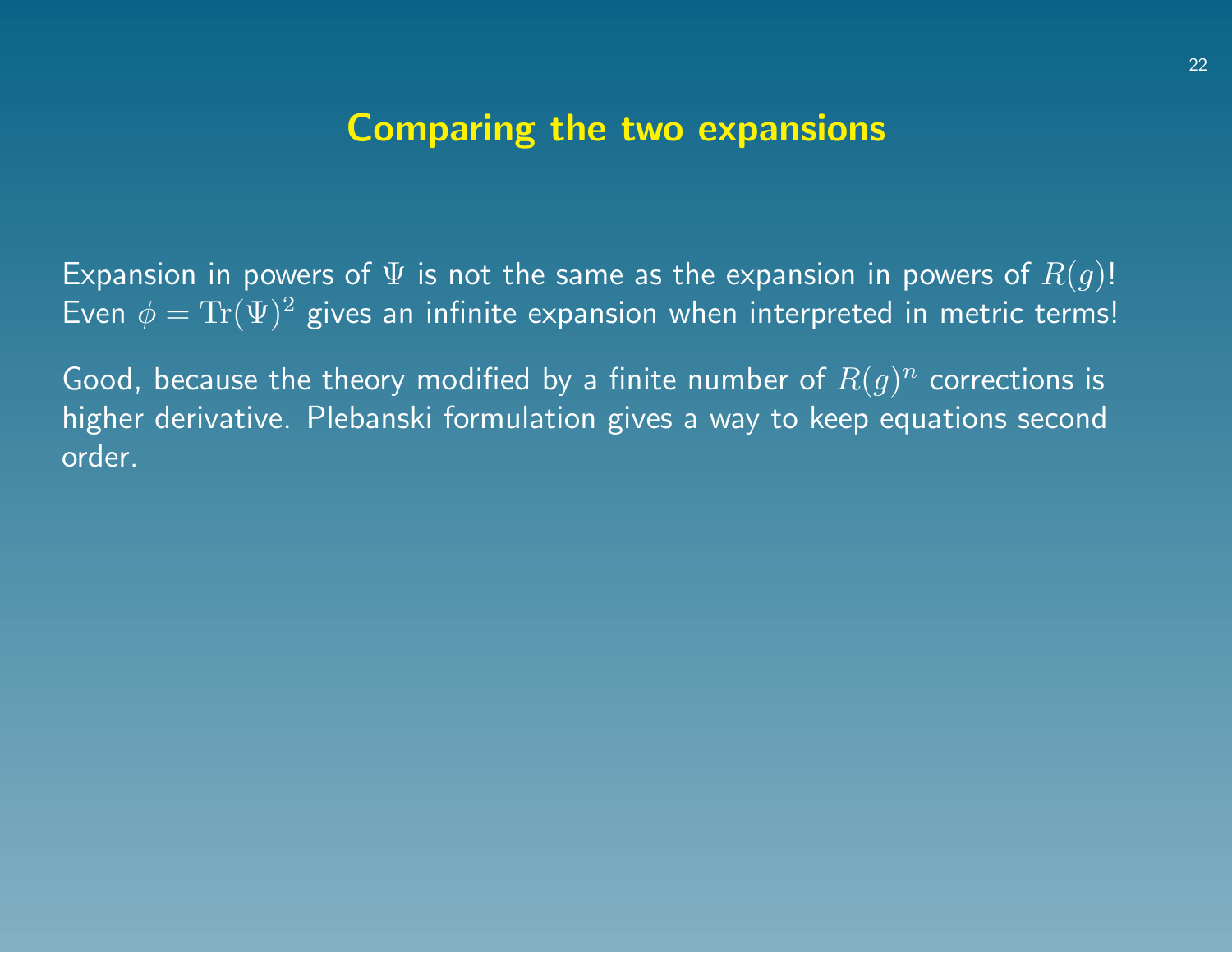# Hamiltonian formulation

Ingemar Bengtsson, private communication. Hamiltonian constraint takes the form:

$$
\mathcal{H}(EEE, EEF, EFF, FFF) \approx 0,\tag{18}
$$

where  $H$  is a homogeneous function of order 1. Note, for comparison, that in the usual GR case  $\mathcal{H} = E E F$  (Ashtekar).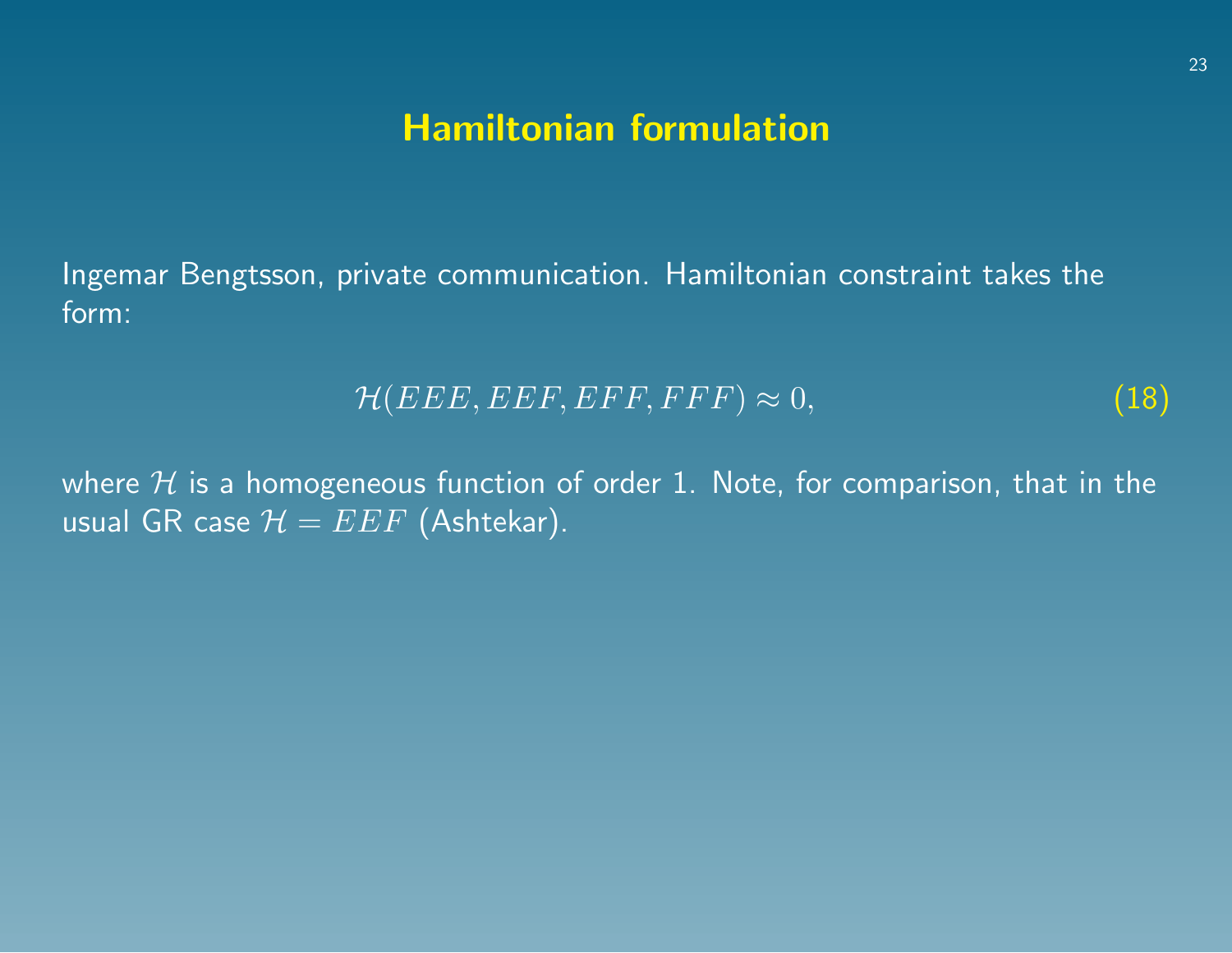# Spherically-symmetric solution

Joint work with Yuri Shtanov.

Start with a spherically-symmetric ansatz for the two-form  $B^a.$  One finds that  $\Psi^{ab} \sim \text{diag}(1,1,-2)$  (like in the usual GR case), or

$$
\Psi^{ABCD} = \beta i^{(A} i^B o^C o^D). \tag{19}
$$

Then  $\phi = \phi(\beta)$ .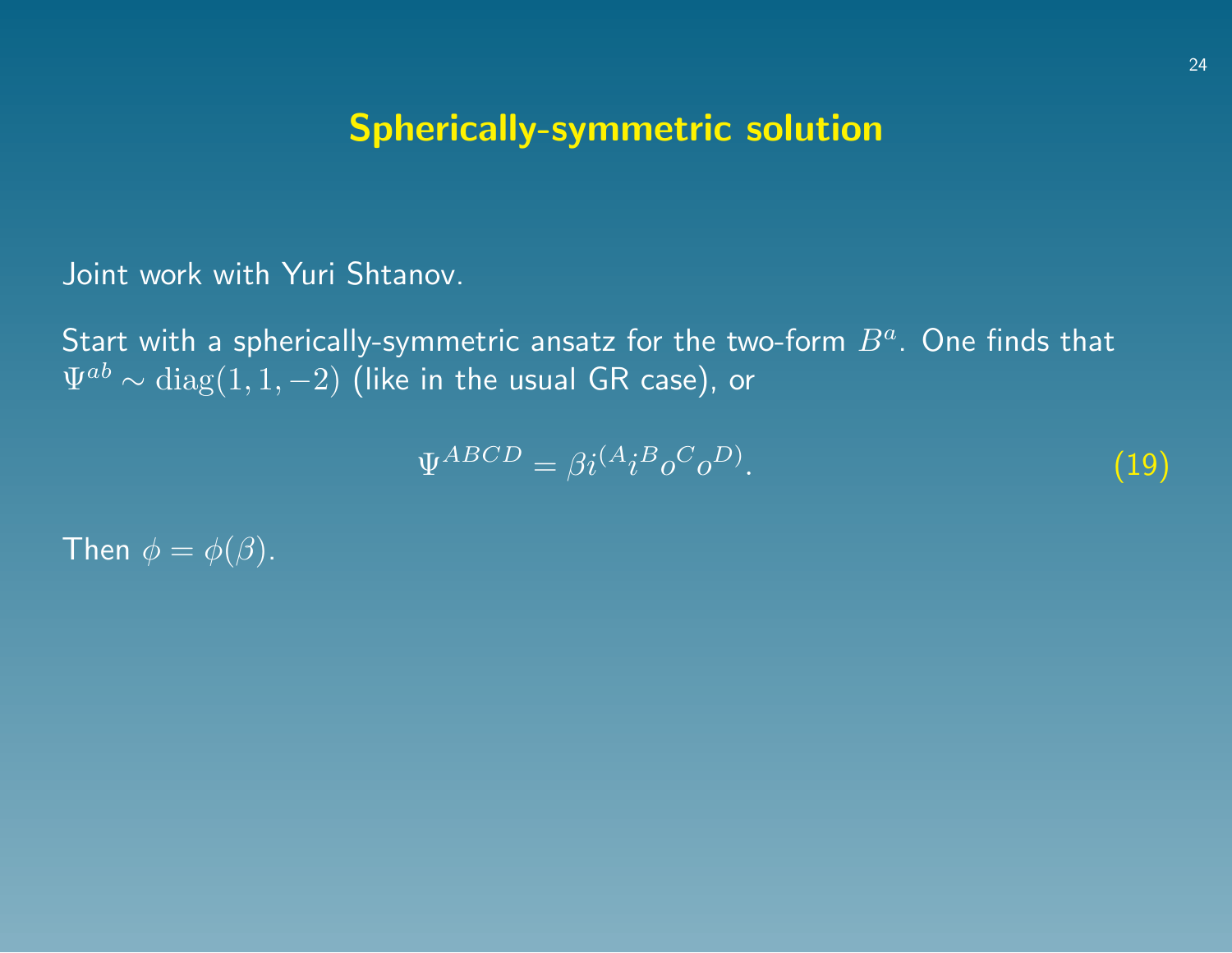# Modified metricity equations

A solution to the metricity equations reads:

$$
B = c i^A i^B m \wedge l + c o^A o^B n \wedge \bar{m} + i^{(A} o^B) (l \wedge n - m \wedge \bar{m}), \tag{20}
$$

where

$$
l = \frac{1}{\sqrt{2}}(fdt - gdr), \quad n = \frac{1}{\sqrt{2}}(fdt + gdr), \quad m, \bar{m} = \frac{1}{\sqrt{2}}r(d\theta \pm i\sin(\theta)d\phi)
$$
 (21)  
and

$$
c^2 = \frac{1 - \phi_\beta/2}{1 + \phi_\beta}.\tag{22}
$$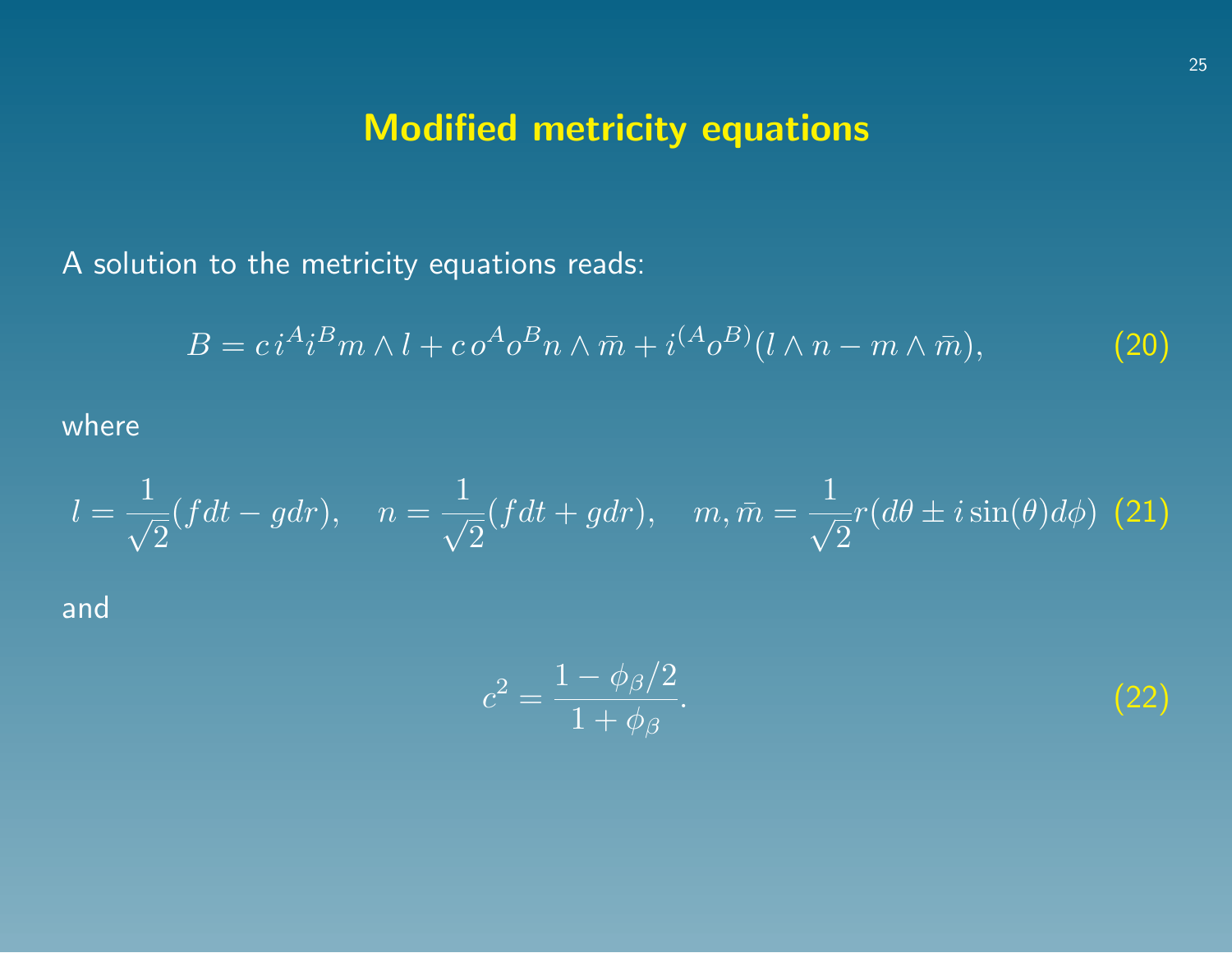#### **Metric**

A metric can now be introduced as

$$
ds^{2} = l \otimes n - m \otimes \bar{m} = -f^{2}dt^{2} + g^{2}dr^{2} - r^{2}d\Omega^{2}.
$$
 (23)

The usual GR (metric) case corresponds to  $\phi = 0$  or  $c = 1$ . It is a matter of choice which of the terms in  $B$  get modified. Equivalently, the tetrad  $l, n, m, \bar{m}$ above is defined up to a conformal factor.

The above choice is geometrically preferred because the area of spheres of symmetry as computed using  $B^a$  is equal to that computed using the metric.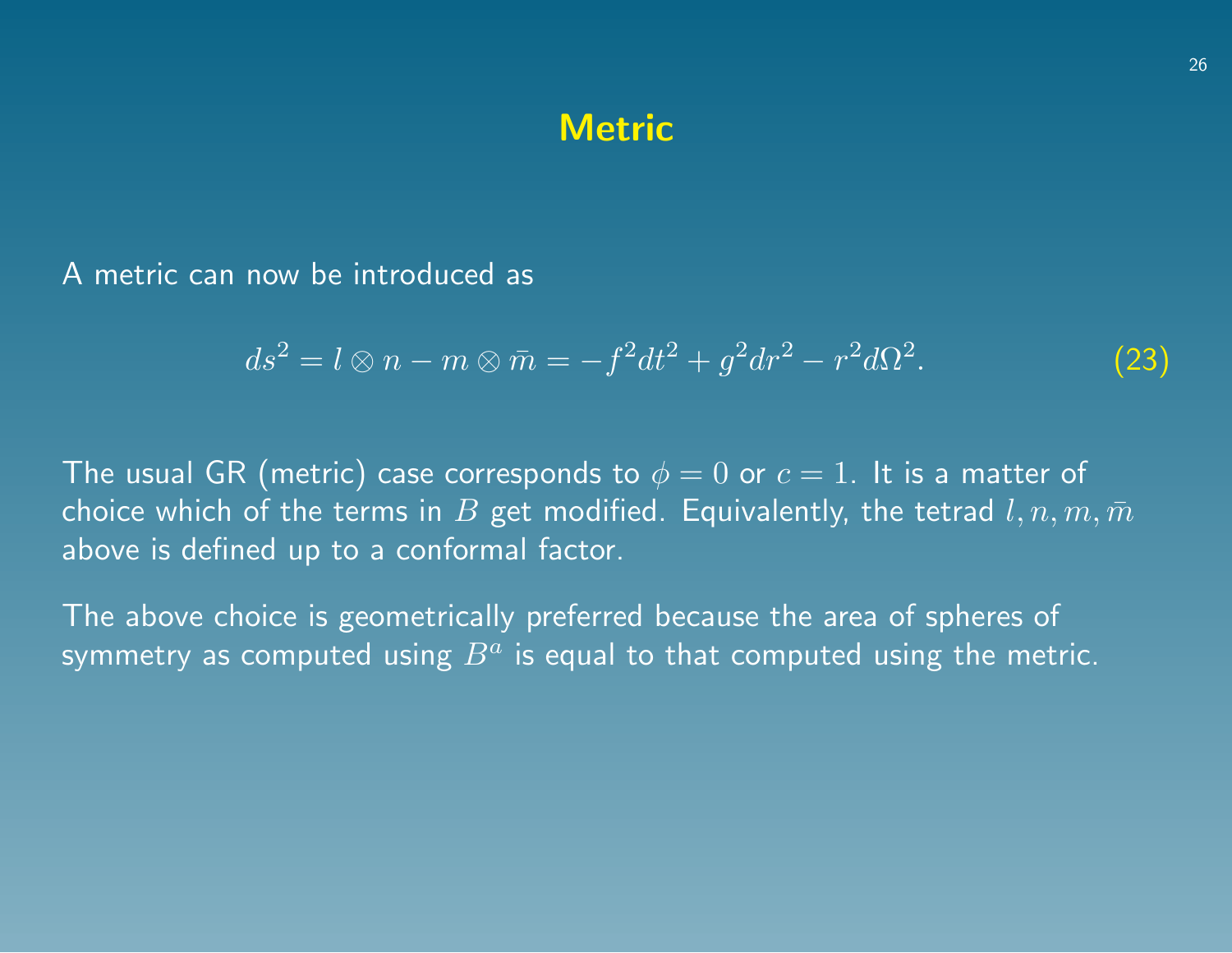## Compatibility equations

Having solved for  $B^{AB}$  in terms of a tetrad, one can solve the equation  $\mathcal{D}B^{AB}=0$ for  $A^{AB}.$  The solution is  $A^{AB}=i^Ai^BA^-+o^Ao^BA^++i^{(A}o^B)A,$  where

$$
A^{-} = -\frac{m}{rg_{*}\sqrt{2}}, \quad A^{+} = -\frac{\bar{m}}{rg_{*}\sqrt{2}}, \quad A = \frac{l+n}{g_{*}\sqrt{2}}\left(\frac{c^{2}-1}{c^{2}r} + \frac{f'_{*}}{f_{*}}\right) - i\cos(\theta)d\phi, \text{(24)}
$$

and

$$
g_* = cg, \qquad f_* = cf. \tag{25}
$$

As in GR case, spherical symmetry implies staticity, so there are no time derivatives involved.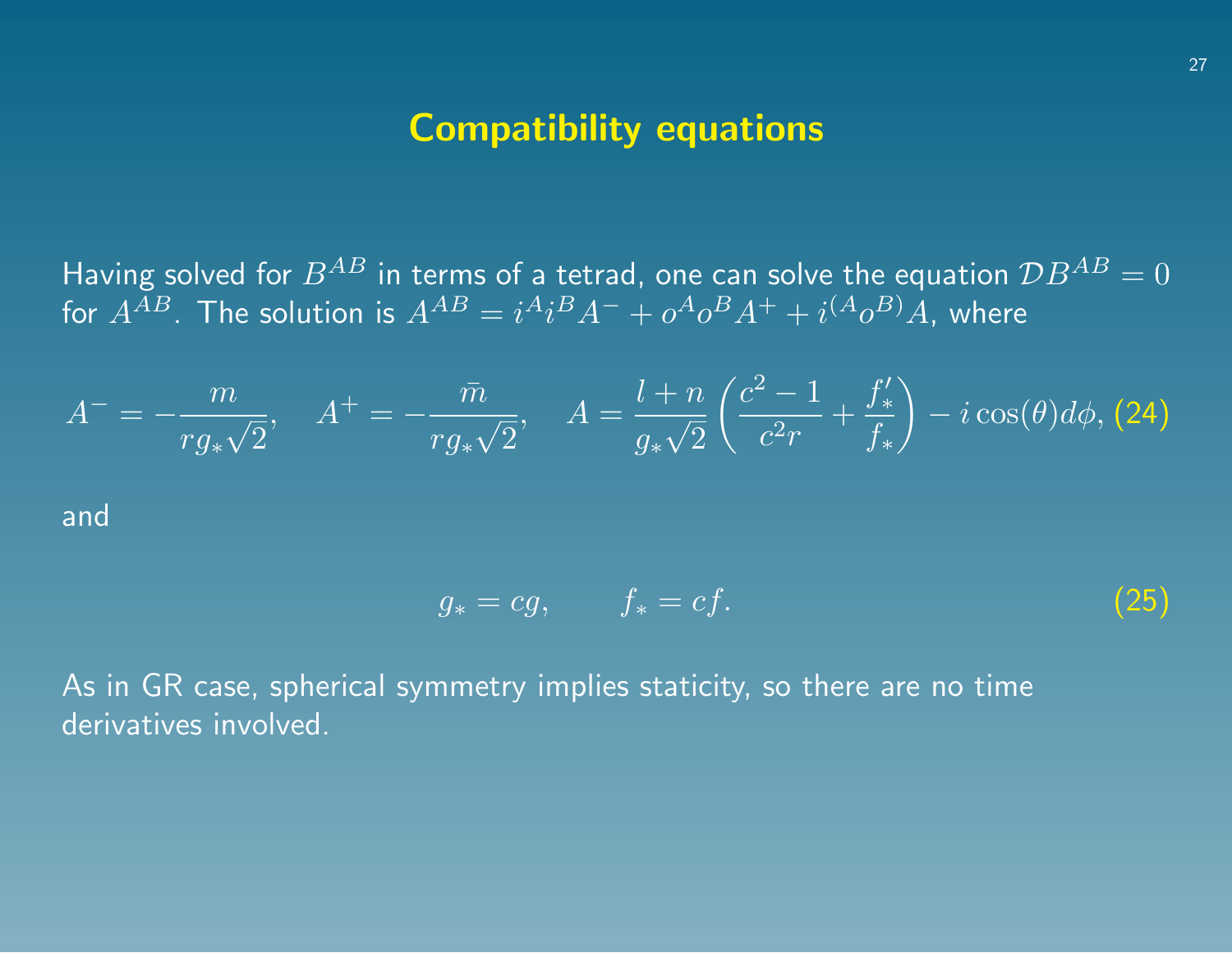# "Einstein" equations

Equations  $F + (\Psi + \mathrm{Id} \phi)B = 0$  imply:

$$
g_*^{-2} = 1 - r^2(2\beta - \phi), \qquad f_*g_* = \exp\int \frac{3\phi_\beta/2}{1 - \phi_\beta/2} \frac{dr}{r}, \tag{26}
$$

plus an analog of Bianchi identity that gives an equation on  $\beta$ :

$$
(1 - \phi_{\beta}/2)\frac{\beta'}{\beta} = -\frac{3}{r}.\tag{27}
$$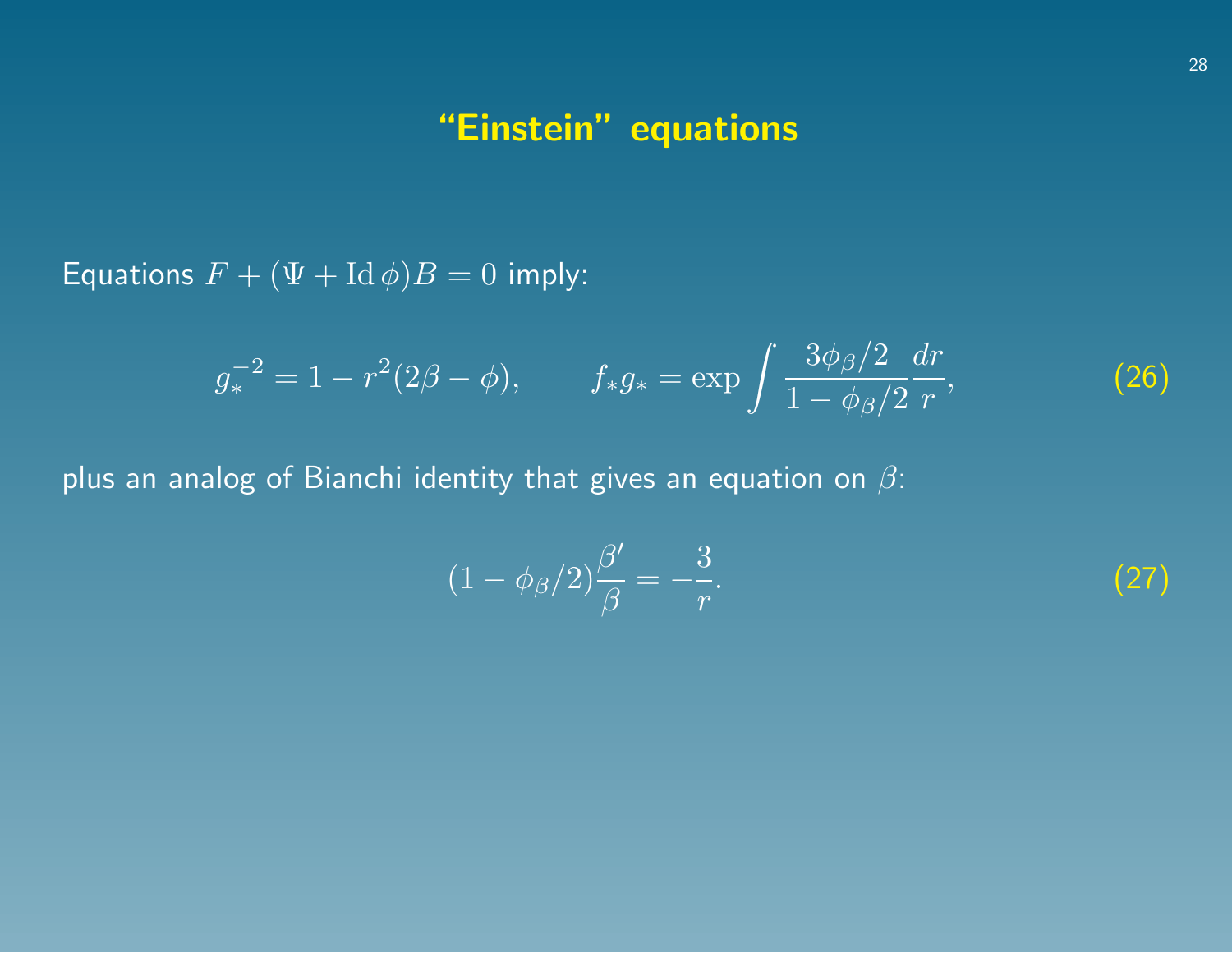### Analysis

To understand the new effects due to non-metricity can choose  $\phi(\beta) = l^2 \beta^2$ , where  $l$  is the new scale (scale where quantum corrections become important  $=$ Planck scale). The "Bianchi identity" becomes:

$$
(1 - l^2 \beta) \frac{\beta'}{\beta} = -\frac{3}{r},\tag{28}
$$

with the solution being

$$
\beta e^{-l^2 \beta} = \frac{r_+}{2r^3},\tag{29}
$$

where the integration constant was chosen to agree with Schwarzschild solution when  $l = 0$ .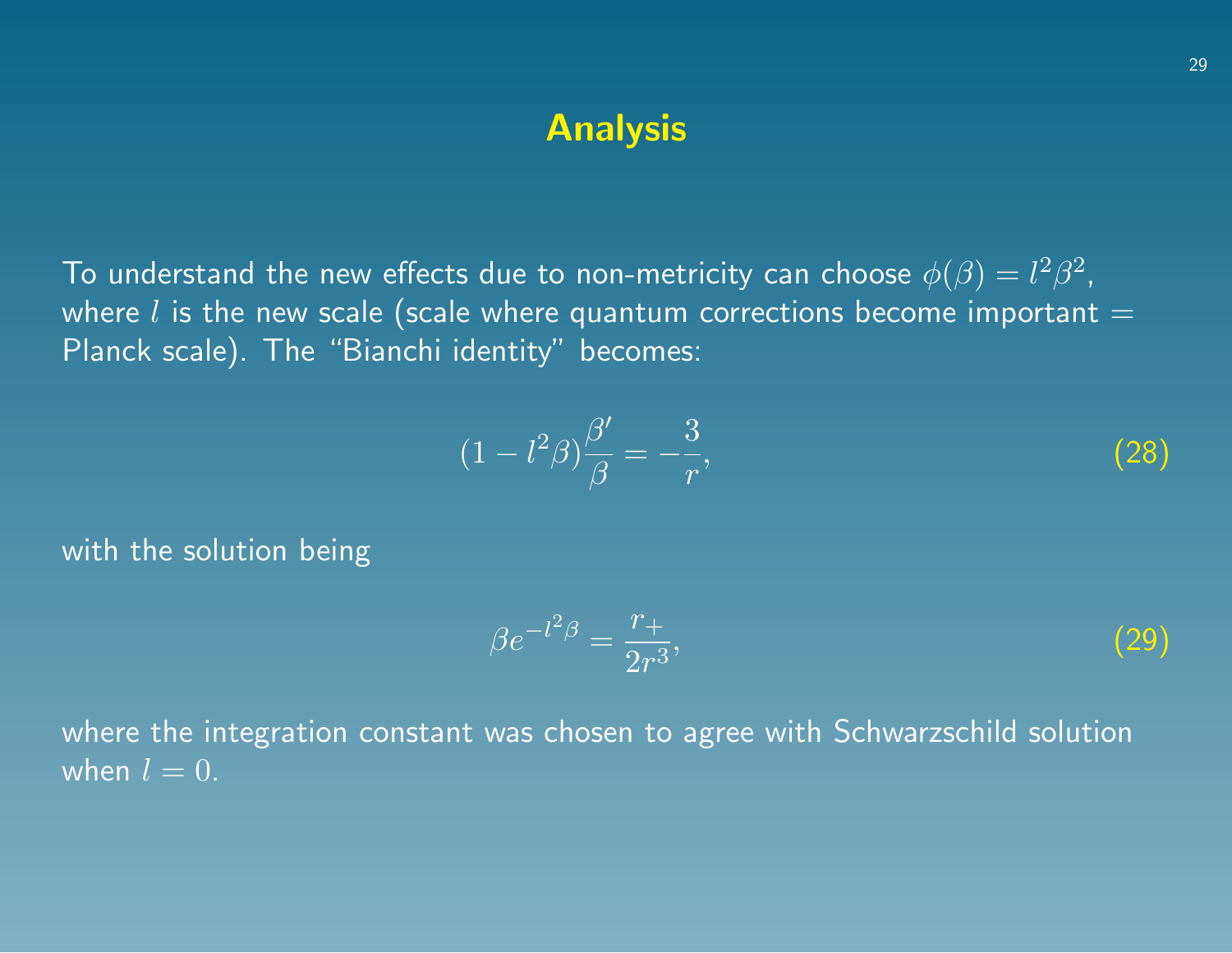# Large  $r$  corrections

For large r

$$
\beta = \frac{r_+}{2r^3} + O(1/r^6),\tag{30}
$$

which means the corrections  $O(l^2\beta)$  for the metric functions  $f,g$ :

$$
f^{2}, g^{-2} = 1 - \frac{r_{+}}{r} + O\left(\frac{l^{2}r_{+}}{r^{3}}\right).
$$
 (31)

If  $l \sim l_p$ , these corrections to GR are absolutely tiny.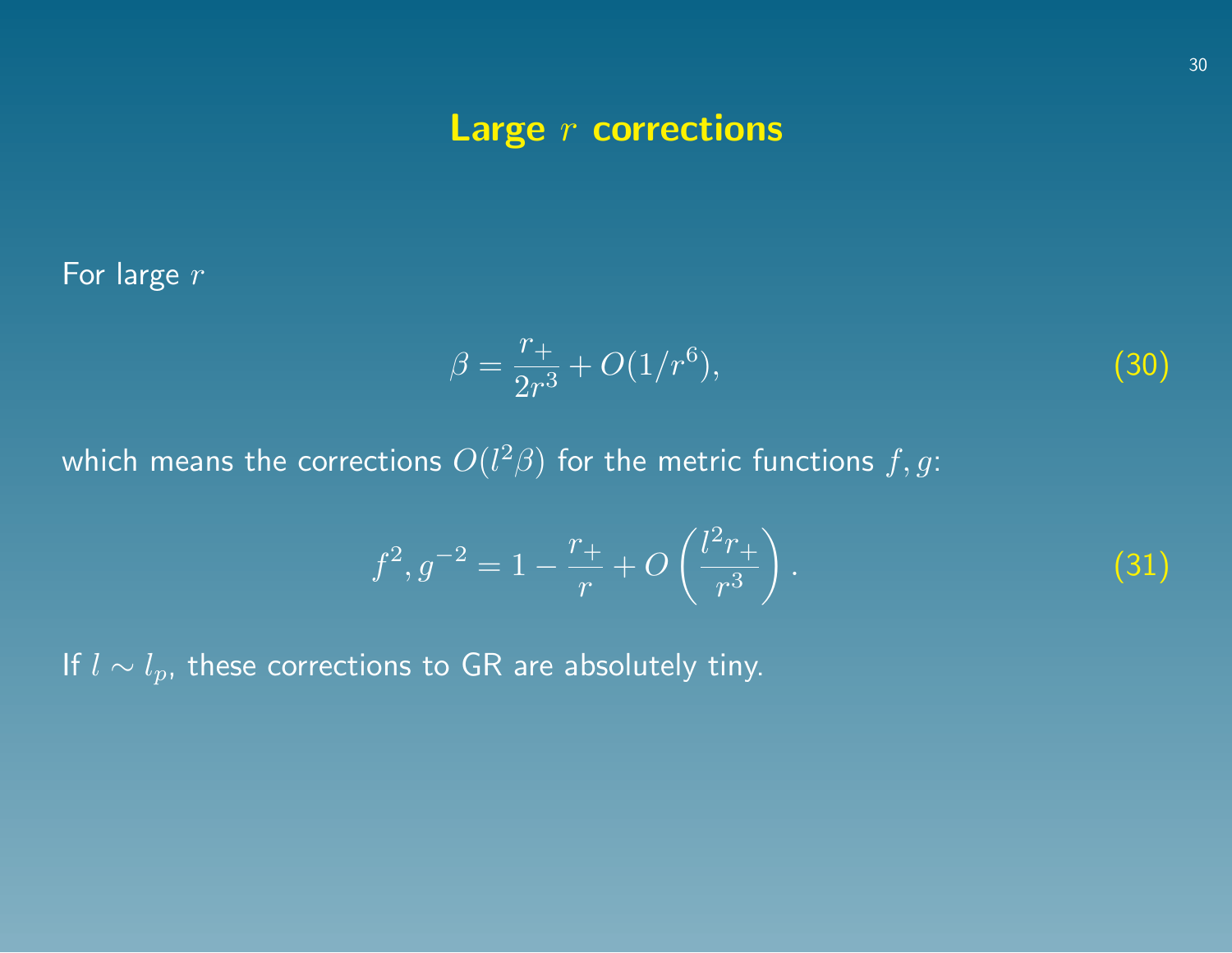#### Avoidance of singularity

The largest possible value of  $\beta$  is  $\beta_{cr}=1/l^2$ , which corresponds to

$$
r_{cr} = (l^2 r_+ e/2)^{1/3}.\tag{32}
$$

There is no real solution for  $\beta$  for  $r < r_{cr}$ . Near this critical radius the metric is singular, but the two-form field  $B^{AB}$  is not. Thus, the fundamental fields  $B^{AB},\Psi^{ABCD}$  of the theory remain non-singular!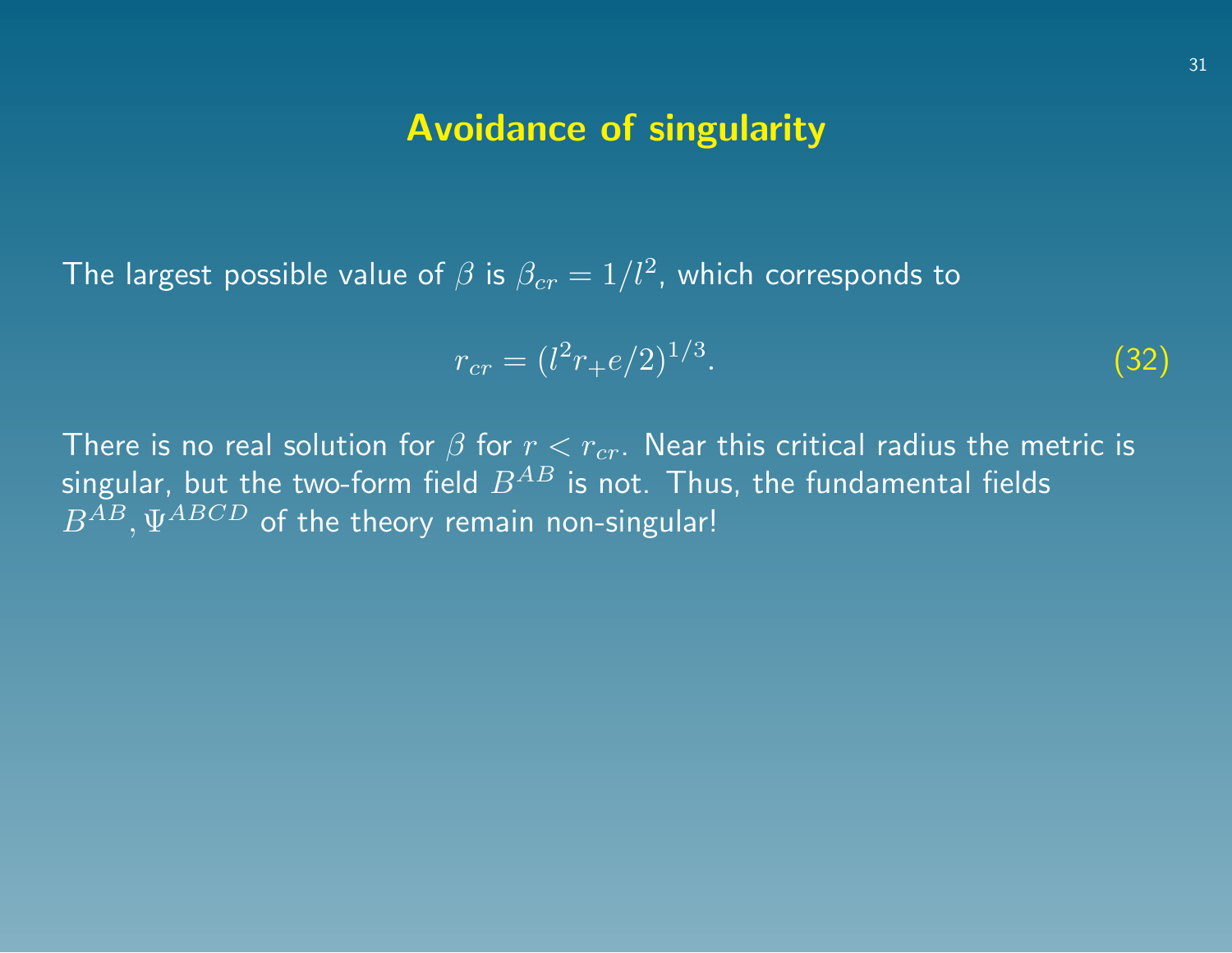# Smallest black hole

A horizon only exists in the metric if the condition  $r_{cr} > l$  is satisfied. Equivalently:

$$
r_{+} > 2l/e. \tag{33}
$$

Only black holes of size larger than Planckian exist.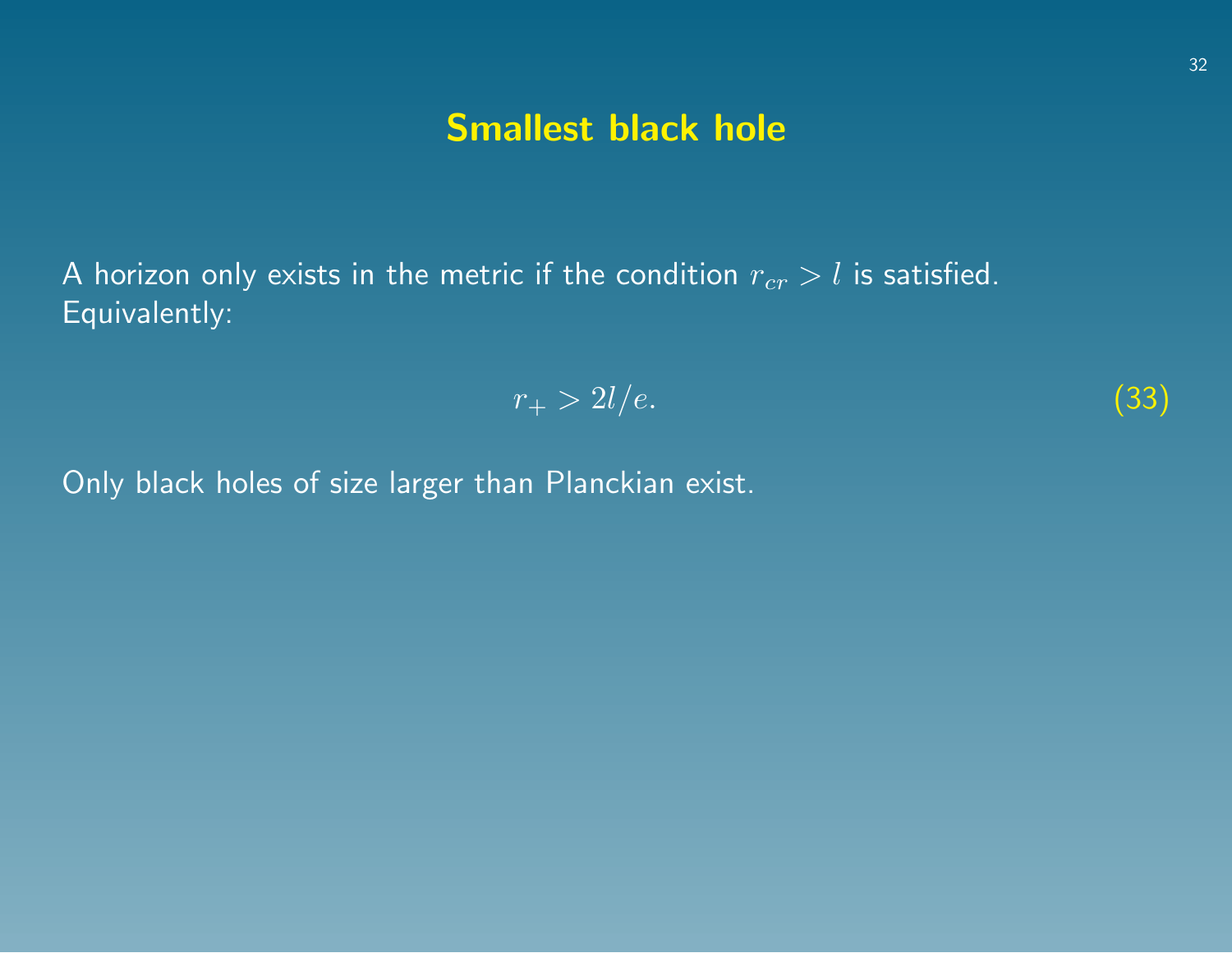# Summary: Quantum theory

New approach to perturbative quantum gravity, replaces the expansion in powers of  $R(g)$  by expansion in powers of the "Lagrange multiplier" field  $\Psi$ .

Non-trivial relation between the two. The quantum corrected theory is second order in derivatives, not possible with any finite number of  $R^n(q)$  terms.

The beta-function is a functional of  $\phi(\lambda_1, \lambda_2)$ . Its computation is within reach. Asymptotic safety conjecture of Weinberg correct? I.e. is there a non-trivial limit  $\phi^* = \lim_{\mu \to \infty} \phi_{\mu}$ ?